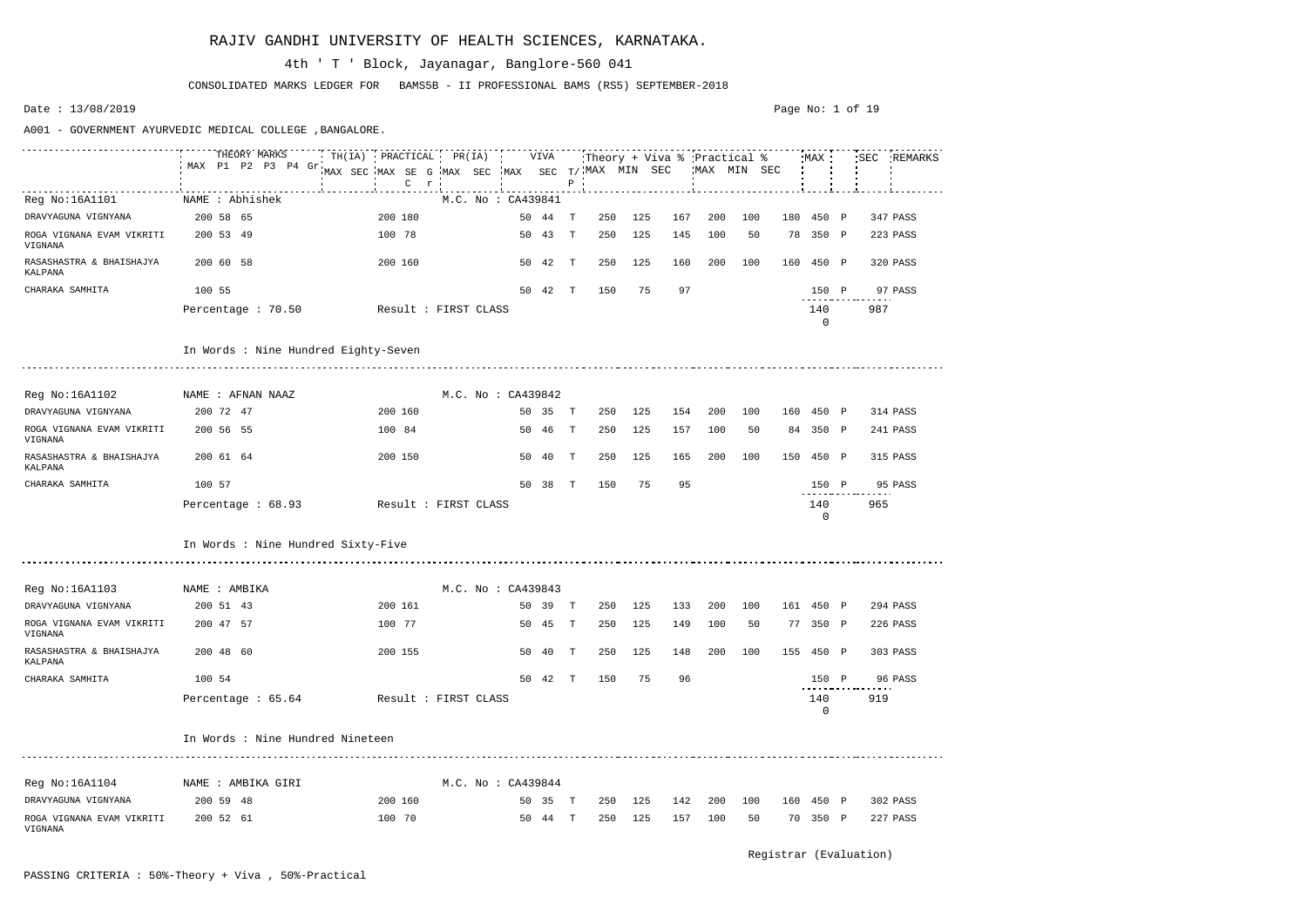Date : 13/08/2019 Page No: 2 of 19A001 - GOVERNMENT AYURVEDIC MEDICAL COLLEGE ,BANGALORE. THEORY MARKS TH(IA) PRACTICAL PR(IA) VIVA Theory + Viva % Practical % MAX SEC REMARKS MAX P1 P2 P3 P4 Gr MAX SEC MAX SE G MAX SEC MAX SEC T/ MAX MIN SEC MAX MIN SEC C P r RASASHASTRA & BHAISHAJYA 200 51 52 200 160 50 41 T 250 125 144 200 100 160 450 P 304 PASS KALPANA CHARAKA SAMHITA 100 54 50 40 T 150 75 94 150 P 94 PASS Percentage : 66.21 Result : FIRST CLASS 140 927 0 In Words : Nine Hundred Twenty-Seven Reg No:16A1105 NAME : ANAGHA H A M.C. No : CA439845 DRAVYAGUNA VIGNYANA 200 70 54 200 182 50 45 T 250 125 169 200 100 182 450 P 351 PASS ROGA VIGNANA EVAM VIKRITI 200 57 57 100 88 50 47 T 250 125 161 100 50 88 350 P 249 PASS VIGNANA RASASHASTRA & BHAISHAJYA 200 59 66 200 160 50 42 T 250 125 167 200 100 160 450 P 327 PASS KALPANA CHARAKA SAMHITA 100 58 50 47 T 150 75 105 150 P 105 PASS Percentage : 73.71 Result : FIRST CLASS 140 1032 0 In Words : One Thousand Thirty-Two Reg No:16A1106 NAME : ANITA SHASHIKANTH JADHAV M.C. No : CA439846 DRAVYAGUNA VIGNYANA 200 70 45 200 179 50 41 T 250 125 156 200 100 179 450 P 335 PASS ROGA VIGNANA EVAM VIKRITI 200 48 46 100 74 50 43 T 250 125 137 100 50 74 350 P 211 PASS VIGNANA RASASHASTRA & BHAISHAJYA 200 50 59 200 155 50 39 T 250 125 148 200 100 155 450 P 303 PASS KALPANA CHARAKA SAMHITA 100 54 50 44 T 150 75 98 150 P 98 PASS Percentage : 67.64 Result : FIRST CLASS 140 947  $\Omega$ In Words : Nine Hundred Fourty-Seven Reg No:16A1107 MAME : Anupama Mame M.C. No : DRAVYAGUNA VIGNYANA 200 31 38 200 160 50 40 T 250 125 109 200 100 160 450 F 269 FAIL ROGA VIGNANA EVAM VIKRITI 200 27 32 100 68 50 42 T 250 125 101 100 50 68 350 F 169 FAIL VIGNANA RASASHASTRA & BHAISHAJYA 200 23 40 200 170 50 40 T 250 125 103 200 100 170 450 F 273 FAIL KALPANA

#### RAJIV GANDHI UNIVERSITY OF HEALTH SCIENCES, KARNATAKA.

CONSOLIDATED MARKS LEDGER FOR BAMS5B - II PROFESSIONAL BAMS (RS5) SEPTEMBER-2018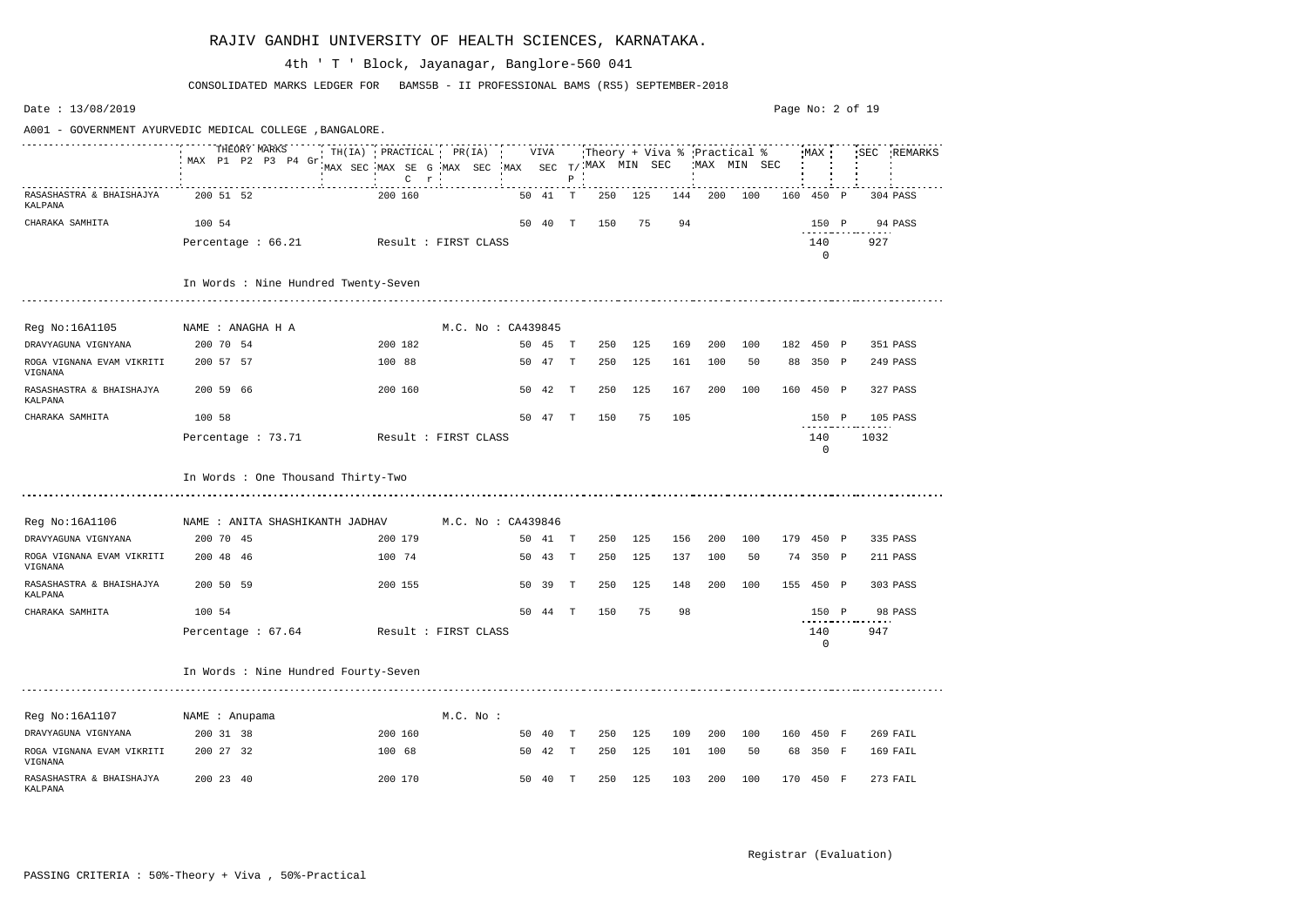| Date: 13/08/2019                                         |                                         |                                                                                       |  |                    |         |              |                             |     |     |             |     | Page No: 3 of 19 |                       |      |             |
|----------------------------------------------------------|-----------------------------------------|---------------------------------------------------------------------------------------|--|--------------------|---------|--------------|-----------------------------|-----|-----|-------------|-----|------------------|-----------------------|------|-------------|
| A001 - GOVERNMENT AYURVEDIC MEDICAL COLLEGE , BANGALORE. |                                         |                                                                                       |  |                    |         |              |                             |     |     |             |     |                  |                       |      |             |
|                                                          | THEORY MARKS<br>MAX P1 P2 P3 P4 Gr      | TH(IA) PRACTICAL PR(IA)<br>MAX SEC MAX SE G MAX SEC MAX SEC T/ MAX MIN SEC<br>$C$ $r$ |  |                    | VIVA    | $P$ $\cdot$  | Theory + Viva % Practical % |     |     | MAX MIN SEC |     |                  | MAX                   |      | SEC REMARKS |
| CHARAKA SAMHITA                                          | 100 35                                  |                                                                                       |  |                    | 50 42 T |              | 150                         | 75  | 77  |             |     |                  | 150 P                 |      | 77 PASS     |
|                                                          | Percentage : 56.29                      | Result : FAIL                                                                         |  |                    |         |              |                             |     |     |             |     |                  | 140<br>$\Omega$       | 788  |             |
|                                                          | In Words : Seven Hundred Eighty-Eight   |                                                                                       |  |                    |         |              |                             |     |     |             |     |                  |                       |      |             |
|                                                          |                                         |                                                                                       |  |                    |         |              |                             |     |     |             |     |                  |                       |      |             |
| Reg No:16A1108 MAME : APOORVA K                          |                                         |                                                                                       |  | M.C. No: CA439847  |         |              |                             |     |     |             |     |                  |                       |      |             |
| DRAVYAGUNA VIGNYANA                                      | 200 68 57                               | 200 182                                                                               |  |                    | 50 47 T |              | 250                         | 125 | 172 | 200         | 100 |                  | 182 450 P             |      | 354 PASS    |
| ROGA VIGNANA EVAM VIKRITI<br>VIGNANA                     | 200 79 48                               | 100 80                                                                                |  |                    | 50 43   | T            | 250                         | 125 | 170 | 100         | 50  |                  | 80 350 P              |      | 250 PASS    |
| RASASHASTRA & BHAISHAJYA<br>KALPANA                      | 200 56 63                               | 200 170                                                                               |  |                    | 50 45   | T            | 250                         | 125 | 164 | 200         | 100 |                  | 170 450 P             |      | 334 PASS    |
| CHARAKA SAMHITA                                          | 100 61                                  |                                                                                       |  |                    | 50 46   | T            | 150                         | 75  | 107 |             |     |                  | 150 P                 |      | 107 PASS    |
|                                                          | Percentage: 74.64                       | Result : FIRST CLASS                                                                  |  |                    |         |              |                             |     |     |             |     |                  | 140<br>$\overline{0}$ | 1045 |             |
|                                                          | In Words : One Thousand Fourty-Five     |                                                                                       |  |                    |         |              |                             |     |     |             |     |                  |                       |      |             |
| Reg No:16A1109 NAME : ASHA A                             |                                         |                                                                                       |  | M.C. No : CA439848 |         |              |                             |     |     |             |     |                  |                       |      |             |
| DRAVYAGUNA VIGNYANA                                      | 200 61 57                               | 200 180                                                                               |  |                    | 50 40 T |              | 250                         | 125 | 158 | 200         | 100 |                  | 180 450 P             |      | 338 PASS    |
| ROGA VIGNANA EVAM VIKRITI<br>VIGNANA                     | 200 58 53                               | 100 68                                                                                |  |                    | 50 40   | $\mathbf{T}$ | 250                         | 125 | 151 | 100         | 50  |                  | 68 350 P              |      | 219 PASS    |
| RASASHASTRA & BHAISHAJYA<br>KALPANA                      | 200 60 53                               | 200 155                                                                               |  |                    | 50 40   | $\mathbb{T}$ | 250                         | 125 | 153 | 200         | 100 |                  | 155 450 P             |      | 308 PASS    |
| CHARAKA SAMHITA                                          | 100 52                                  |                                                                                       |  | 50                 | 40      | $\mathbf T$  | 150                         | 75  | 92  |             |     |                  | 150 P                 |      | 92 PASS     |
|                                                          | Percentage : 68.36 Result : FIRST CLASS |                                                                                       |  |                    |         |              |                             |     |     |             |     |                  | 140<br>$\mathbf 0$    | 957  |             |
|                                                          | In Words : Nine Hundred Fifty-Seven     |                                                                                       |  |                    |         |              |                             |     |     |             |     |                  |                       |      |             |
| Reg No:16A1110                                           | NAME : ASHA K                           |                                                                                       |  | M.C. No : CA439849 |         |              |                             |     |     |             |     |                  |                       |      |             |
| DRAVYAGUNA VIGNYANA                                      | 200 65 59                               | 200 167                                                                               |  |                    | 50 40 T |              | 250                         | 125 |     | 164 200 100 |     |                  | 167 450 P             |      | 331 PASS    |
| ROGA VIGNANA EVAM VIKRITI<br>VIGNANA                     | 200 66 61                               | 100 64                                                                                |  |                    | 50 40 T |              | 250                         | 125 | 167 | 100         | 50  |                  | 64 350 P              |      | 231 PASS    |

CONSOLIDATED MARKS LEDGER FOR BAMS5B - II PROFESSIONAL BAMS (RS5) SEPTEMBER-2018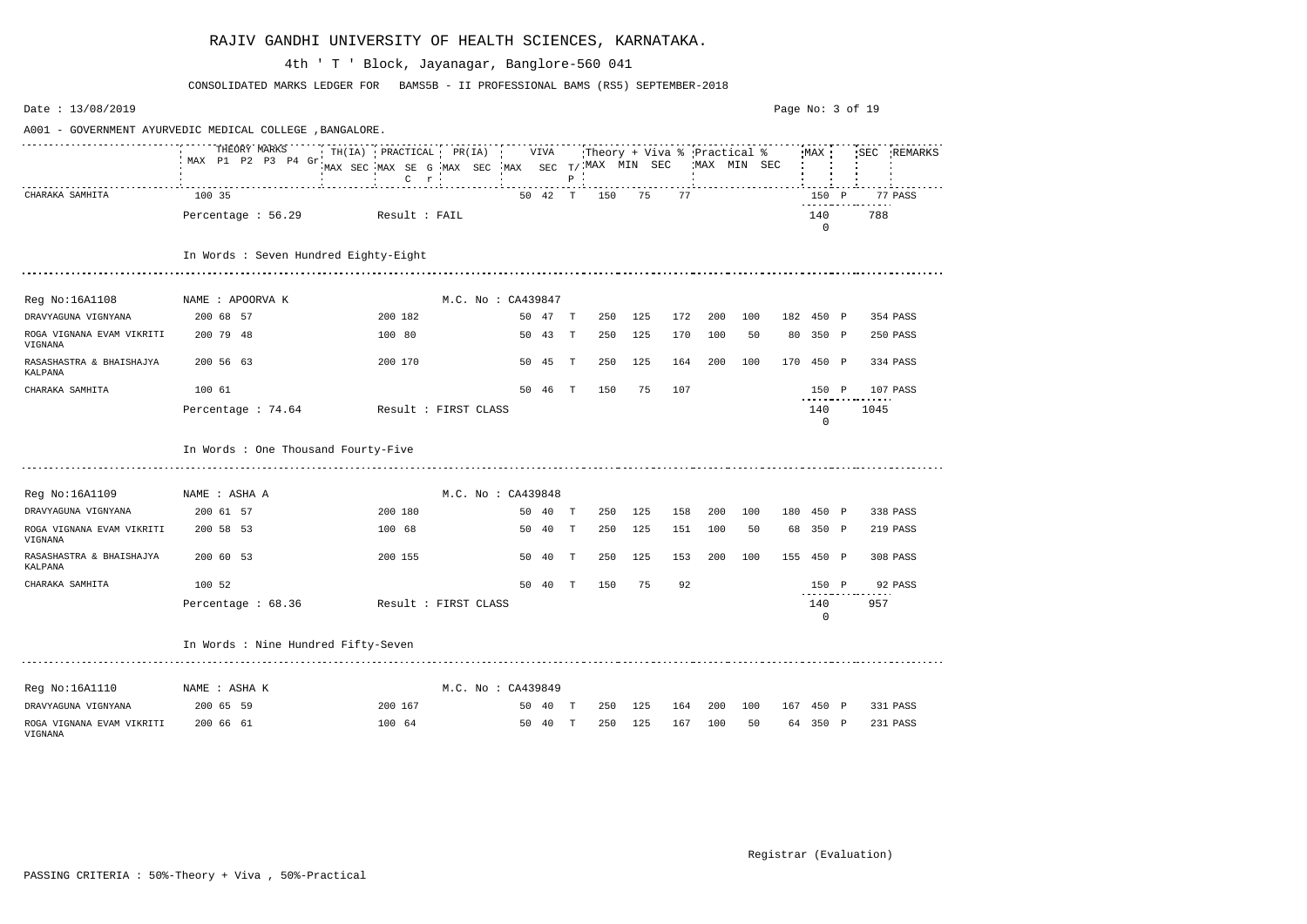Date : 13/08/2019 Page No: 4 of 19A001 - GOVERNMENT AYURVEDIC MEDICAL COLLEGE ,BANGALORE. THEORY MARKS TH(IA) PRACTICAL PR(IA) VIVA Theory + Viva % Practical % MAX SEC REMARKS MAX P1 P2 P3 P4 Gr MAX SEC MAX SE G MAX SEC MAX SEC T/ MAX MIN SEC MAX MIN SEC C P r RASASHASTRA & BHAISHAJYA 200 62 52 200 160 50 42 T 250 125 156 200 100 160 450 P 316 PASS KALPANA CHARAKA SAMHITA 100 52 50 44 T 150 75 96 150 P 96 PASS Percentage : 69.57 Result : FIRST CLASS 140 974 0 In Words : Nine Hundred Seventy-Four Reg No:16A1111 MAME : ASHWINI HIRGE M.C. No : CA439850 DRAVYAGUNA VIGNYANA 200 52 43 200 183 50 43 T 250 125 138 200 100 183 450 P 321 PASS ROGA VIGNANA EVAM VIKRITI 200 61 55 100 72 50 42 T 250 125 158 100 50 72 350 P 230 PASS VIGNANA RASASHASTRA & BHAISHAJYA 200 42 48 200 150 50 40 T 250 125 130 200 100 150 450 P 280 PASS KALPANA CHARAKA SAMHITA 100 53 50 38 T 150 75 91 150 P 91 PASS Percentage : 65.86 Result : FIRST CLASS 140 922 0 In Words : Nine Hundred Twenty-Two Reg No:16A1112 MAME : BASAVASHREE SAJJAN M.C. No : CA439851 DRAVYAGUNA VIGNYANA 200 51 62 200 165 50 45 T 250 125 158 200 100 165 450 P 323 PASS ROGA VIGNANA EVAM VIKRITI 200 50 51 100 79 50 41 T 250 125 142 100 50 79 350 P 221 PASS VIGNANA RASASHASTRA & BHAISHAJYA 200 47 66 200 155 50 40 T 250 125 153 200 100 155 450 P 308 PASS KALPANA CHARAKA SAMHITA 100 57 50 44 T 150 75 101 150 P 101 PASS Percentage : 68.07 Result : FIRST CLASS 140 953  $\Omega$ In Words : Nine Hundred Fifty-Three Reg No:16A1113 MAME : BHAGYASHRI BIRADAR M.C. No : CA439852 DRAVYAGUNA VIGNYANA 200 45 45 200 180 50 40 T 250 125 130 200 100 180 450 P 310 PASS ROGA VIGNANA EVAM VIKRITI 200 45 53 100 82 50 44 T 250 125 142 100 50 82 350 P 224 PASS VIGNANA RASASHASTRA & BHAISHAJYA 200 57 53 200 165 50 41 T 250 125 151 200 100 165 450 P 316 PASS KALPANA

#### RAJIV GANDHI UNIVERSITY OF HEALTH SCIENCES, KARNATAKA.

CONSOLIDATED MARKS LEDGER FOR BAMS5B - II PROFESSIONAL BAMS (RS5) SEPTEMBER-2018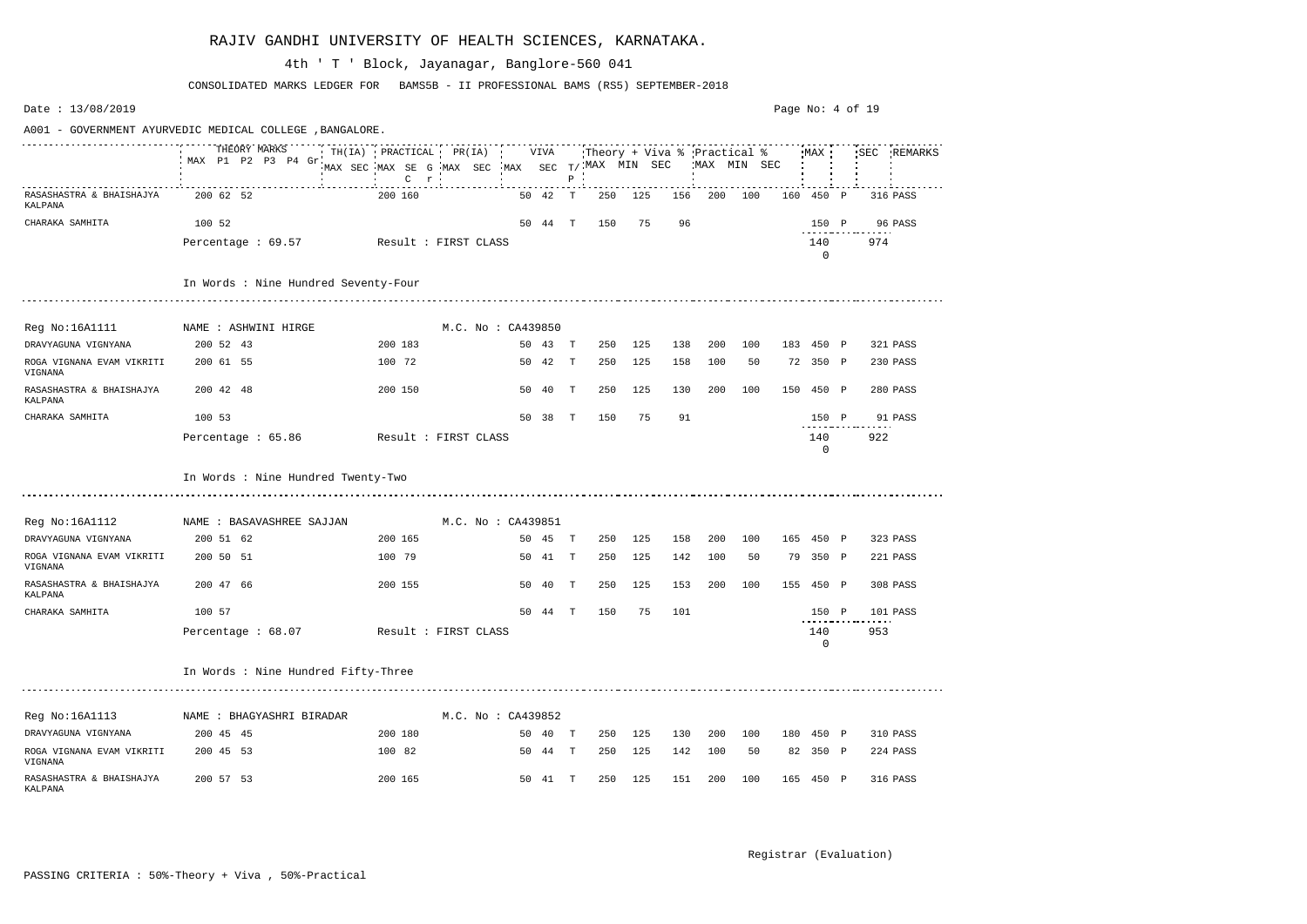| Date: 13/08/2019                           |                                                          |                                                                                                  |                    |         |              |     |                                                           |     |             |     | Page No: 5 of 19 |                    |      |             |
|--------------------------------------------|----------------------------------------------------------|--------------------------------------------------------------------------------------------------|--------------------|---------|--------------|-----|-----------------------------------------------------------|-----|-------------|-----|------------------|--------------------|------|-------------|
|                                            | A001 - GOVERNMENT AYURVEDIC MEDICAL COLLEGE , BANGALORE. |                                                                                                  |                    |         |              |     |                                                           |     |             |     |                  |                    |      |             |
|                                            | THEORY MARKS<br>MAX P1 P2 P3 P4 Gr                       | $\mathsf{TH}(\mathsf{IA})$ PRACTICAL PR(IA)<br>MAX SEC MAX SE G MAX SEC<br>$C$ $r$<br><b>COL</b> |                    | VIVA    | $P$ $\cdot$  |     | Theory + Viva % Practical %<br>$MAX$ SEC $T/$ MAX MIN SEC |     | MAX MIN SEC |     |                  | MAX                |      | SEC REMARKS |
| CHARAKA SAMHITA                            | 100 49                                                   |                                                                                                  |                    | 50 40 T |              | 150 | 75                                                        | 89  |             |     |                  | 150 P              |      | 89 PASS     |
|                                            | Percentage : 67.07                                       | Result : FIRST CLASS                                                                             |                    |         |              |     |                                                           |     |             |     |                  | 140<br>$\Omega$    | 939  |             |
|                                            | In Words : Nine Hundred Thirty-Nine                      |                                                                                                  |                    |         |              |     |                                                           |     |             |     |                  |                    |      |             |
| Reg No:16A1114                             | NAME : BHARATHI S                                        |                                                                                                  | M.C. No : CA439853 |         |              |     |                                                           |     |             |     |                  |                    |      |             |
| DRAVYAGUNA VIGNYANA                        | 200 59 59                                                | 200 189                                                                                          |                    | 50 43 T |              | 250 | 125                                                       | 161 | 200         | 100 |                  | 189 450 P          |      | 350 PASS    |
| ROGA VIGNANA EVAM VIKRITI<br>VIGNANA       | 200 72 62                                                | 100 81                                                                                           |                    | 50 42 T |              | 250 | 125                                                       | 176 | 100         | 50  |                  | 81 350 P           |      | 257 PASS    |
| RASASHASTRA & BHAISHAJYA<br><b>KALPANA</b> | 200 57 77                                                | 200 165                                                                                          |                    | 50 45   | $\mathbf{T}$ | 250 | 125                                                       | 179 | 200         | 100 |                  | 165 450 P          |      | 344 PASS    |
| CHARAKA SAMHITA                            | 100 62                                                   |                                                                                                  |                    | 50 47 T |              | 150 | 75                                                        | 109 |             |     |                  | 150 P              |      | 109 PASS    |
|                                            | Percentage : 75.71                                       | Result : DISTINCTION                                                                             |                    |         |              |     |                                                           |     |             |     |                  | 140<br>$\mathbf 0$ | 1060 |             |
|                                            | In Words : One Thousand Sixty                            |                                                                                                  |                    |         |              |     |                                                           |     |             |     |                  |                    |      |             |
|                                            | Reg No:16A1115 NAME : DEEPIKA S CHAVAN                   |                                                                                                  | M.C. No : CA439854 |         |              |     |                                                           |     |             |     |                  |                    |      |             |
| DRAVYAGUNA VIGNYANA                        | 200 68 61                                                | 200 181                                                                                          |                    | 50 42 T |              | 250 | 125                                                       | 171 | 200         | 100 |                  | 181 450 P          |      | 352 PASS    |
| ROGA VIGNANA EVAM VIKRITI<br>VIGNANA       | 200 60 49                                                | 100 72                                                                                           |                    | 50 38 T |              | 250 | 125                                                       | 147 | 100         | 50  |                  | 72 350 P           |      | 219 PASS    |
| RASASHASTRA & BHAISHAJYA<br>KALPANA        | 200 59 72                                                | 200 150                                                                                          |                    | 50 38   | $\mathbf{T}$ | 250 | 125                                                       | 169 | 200         | 100 |                  | 150 450 P          |      | 319 PASS    |
| CHARAKA SAMHITA                            | 100 62                                                   |                                                                                                  |                    | 50 45   | Т            | 150 | 75                                                        | 107 |             |     |                  | 150 P              |      | 107 PASS    |
|                                            | Percentage : 71.21                                       | Result : FIRST CLASS                                                                             |                    |         |              |     |                                                           |     |             |     |                  | 140<br>0           | 997  |             |
|                                            | In Words : Nine Hundred Ninety-Seven                     |                                                                                                  |                    |         |              |     |                                                           |     |             |     |                  |                    |      |             |
| Reg No:16A1116 MAME : DEEPU C N            |                                                          |                                                                                                  | M.C. No : CA439855 |         |              |     |                                                           |     |             |     |                  |                    |      |             |
| DRAVYAGUNA VIGNYANA                        | 200 64 65                                                | 200 187                                                                                          |                    | 50 45 T |              |     | 250 125                                                   |     | 174 200 100 |     |                  | 187 450 P          |      | 361 PASS    |
| ROGA VIGNANA EVAM VIKRITI<br>VIGNANA       | 200 60 53                                                | 100 80                                                                                           |                    | 50 40 T |              | 250 | 125                                                       | 153 | 100         | 50  |                  | 80 350 P           |      | 233 PASS    |

CONSOLIDATED MARKS LEDGER FOR BAMS5B - II PROFESSIONAL BAMS (RS5) SEPTEMBER-2018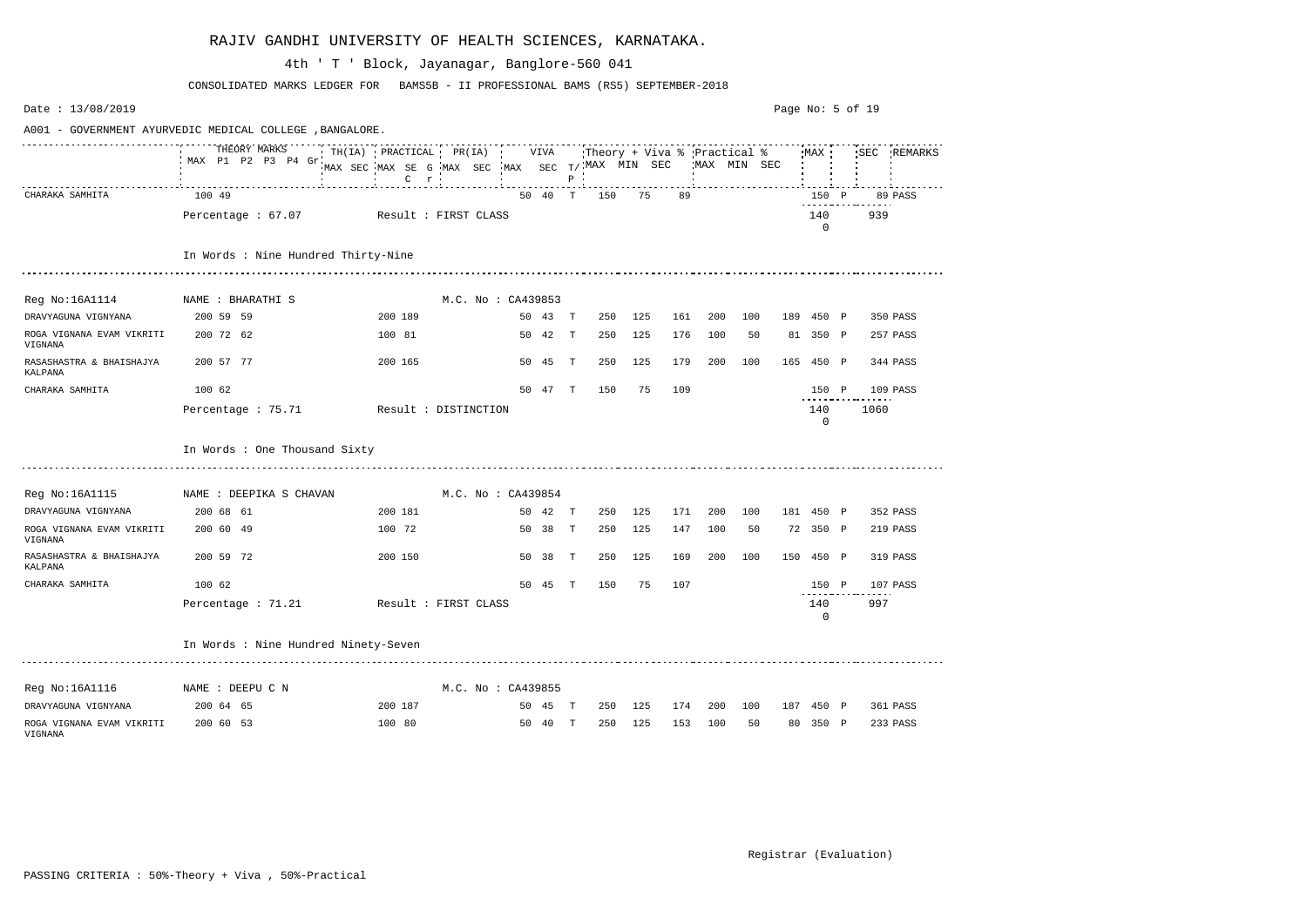Date : 13/08/2019 Page No: 6 of 19A001 - GOVERNMENT AYURVEDIC MEDICAL COLLEGE ,BANGALORE. THEORY MARKS TH(IA) PRACTICAL PR(IA) VIVA Theory + Viva % Practical % MAX SEC REMARKS MAX P1 P2 P3 P4 Gr MAX SEC MAX SE G MAX SEC MAX SEC T/ MAX MIN SEC MAX MIN SEC  $\frac{1}{2}$  . The contribution of the contribution of the contribution of the contribution of the contribution of P r RASASHASTRA & BHAISHAJYA 200 63 58 200 160 50 42 T 250 125 163 200 100 160 450 P 323 PASS KALPANA CHARAKA SAMHITA 100 64 100 64 50 48 T 150 75 112 Percentage : 73.50 Result : FIRST CLASS 140 1029 0 In Words : One Thousand Twenty-Nine Reg No:16A1117 MAME : HARINI M.C. No : CA439856 DRAVYAGUNA VIGNYANA 200 73 62 200 183 50 45 T 250 125 180 200 100 183 450 P 363 PASS ROGA VIGNANA EVAM VIKRITI 200 60 52 100 70 50 41 T 250 125 153 100 50 70 350 P 223 PASS VIGNANA RASASHASTRA & BHAISHAJYA 200 61 59 200 160 50 42 T 250 125 162 200 100 160 450 P 322 PASS KALPANA CHARAKA SAMHITA 100 56 50 47 T 150 75 103 150 P 103 PASS Percentage : 72.21 Result : FIRST CLASS 140 1011 0 In Words : One Thousand Eleven Reg No:16A1118 NAME : HARSHITHA ANANYAA SINDU S G M.C. No : CA439857 DRAVYAGUNA VIGNYANA 200 71 53 200 180 50 45 T 250 125 169 200 100 180 450 P 349 PASS ROGA VIGNANA EVAM VIKRITI 200 67 53 100 82 50 44 T 250 125 164 100 50 82 350 P 246 PASS VIGNANA RASASHASTRA & BHAISHAJYA 200 74 56 200 170 50 41 T 250 125 171 200 100 170 450 P 341 PASS KALPANA CHARAKA SAMHITA 100 55 50 47 T 150 75 102 150 P 102 PASS Percentage : 74.14 Result : FIRST CLASS 140 1038  $\Omega$ In Words : One Thousand Thirty-Eight Reg No:16A1119 MAME : JYOTI MARE : M.C. No : CA439858 DRAVYAGUNA VIGNYANA 200 63 67 200 180 50 39 T 250 125 169 200 100 180 450 P 349 PASS ROGA VIGNANA EVAM VIKRITI 200 53 58 100 70 50 40 T 250 125 151 100 50 70 350 P 221 PASS VIGNANA RASASHASTRA & BHAISHAJYA 200 61 56 200 170 50 44 T 250 125 161 200 100 170 450 P 331 PASS KALPANA

#### RAJIV GANDHI UNIVERSITY OF HEALTH SCIENCES, KARNATAKA.

CONSOLIDATED MARKS LEDGER FOR BAMS5B - II PROFESSIONAL BAMS (RS5) SEPTEMBER-2018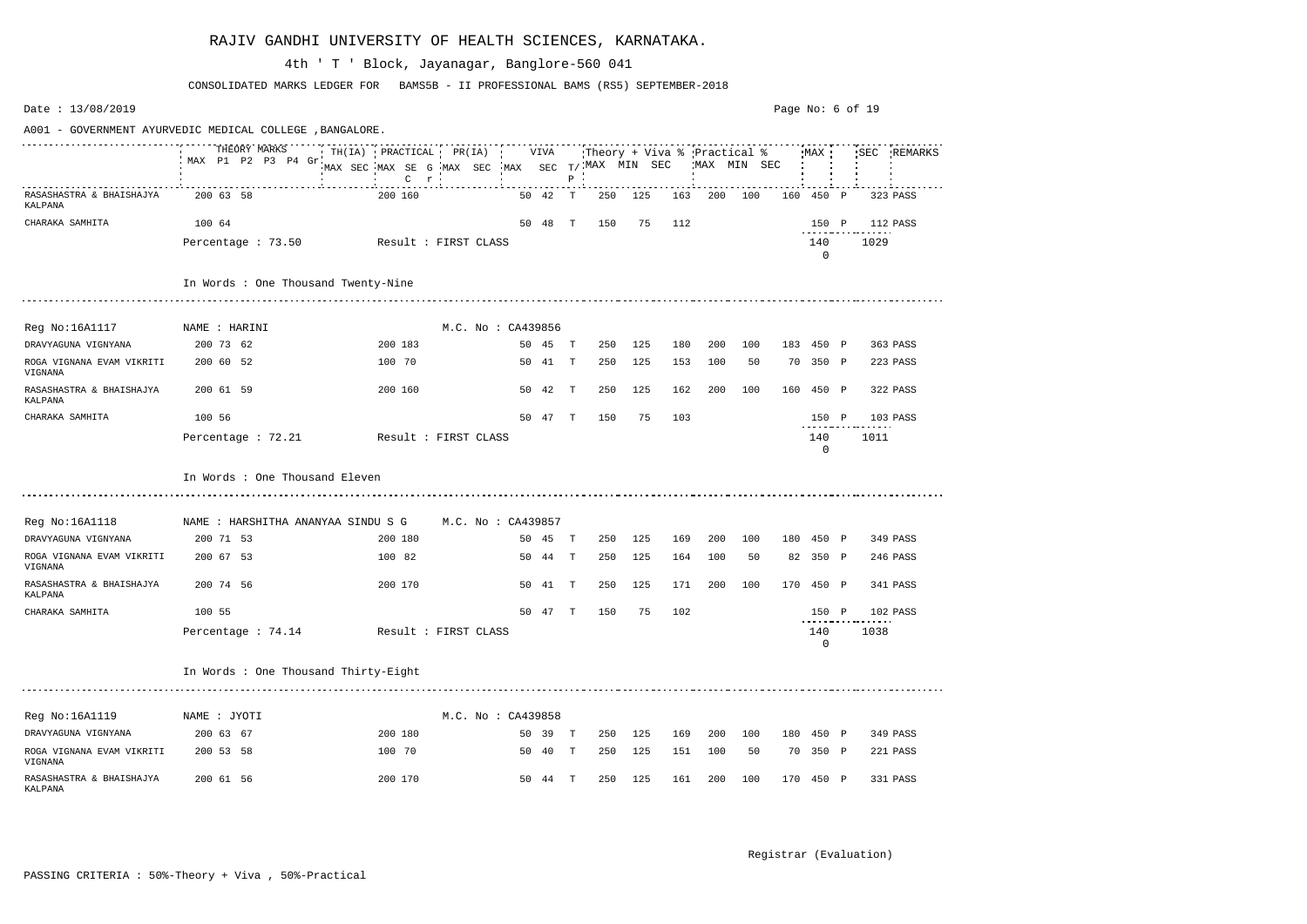| Date: 13/08/2019                     |                                                          |                                                                                            |                    |         |             |     |                                                            |     |         |              |     | Page No: 7 of 19 |      |             |
|--------------------------------------|----------------------------------------------------------|--------------------------------------------------------------------------------------------|--------------------|---------|-------------|-----|------------------------------------------------------------|-----|---------|--------------|-----|------------------|------|-------------|
|                                      | A001 - GOVERNMENT AYURVEDIC MEDICAL COLLEGE , BANGALORE. |                                                                                            |                    |         |             |     |                                                            |     |         |              |     |                  |      |             |
|                                      | THEORY MARKS<br>MAX P1 P2 P3 P4 Gr                       | $TH(IA)$ PRACTICAL PR(IA)<br>MAX SEC MAX SE G MAX SEC<br>$C$ $r$ $\cdot$<br><b>COLLECT</b> |                    | VIVA    | $P$ $\cdot$ |     | :Theory + Viva % Practical %<br>$MAX$ SEC $T/$ MAX MIN SEC |     |         | 'MAX MIN SEC |     | MAX              |      | SEC REMARKS |
| CHARAKA SAMHITA                      | 100 61                                                   |                                                                                            |                    | 50 44 T |             | 150 | 75                                                         | 105 |         |              |     | 150 P            |      | 105 PASS    |
|                                      | Percentage : 71.86                                       | Result : FIRST CLASS                                                                       |                    |         |             |     |                                                            |     |         |              |     | 140<br>$\Omega$  | 1006 |             |
|                                      | In Words : One Thousand Six                              |                                                                                            |                    |         |             |     |                                                            |     |         |              |     |                  |      |             |
| Reg No:16A1120 NAME : Kavita Karagi  |                                                          |                                                                                            | M.C. No : CA439859 |         |             |     |                                                            |     |         |              |     |                  |      |             |
| DRAVYAGUNA VIGNYANA                  | 200 70 65                                                | 200 183                                                                                    |                    | 50 44 T |             | 250 | 125                                                        | 179 | 200     | 100          |     | 183 450 P        |      | 362 PASS    |
| ROGA VIGNANA EVAM VIKRITI<br>VIGNANA | 200 51 53                                                | 100 68                                                                                     |                    | 50 40   | T           | 250 | 125                                                        | 144 | 100     | 50           |     | 68 350 P         |      | 212 PASS    |
| RASASHASTRA & BHAISHAJYA<br>KALPANA  | 200 64 54                                                | 200 160                                                                                    |                    | 50 42   | T           | 250 | 125                                                        | 160 | 200     | 100          | 160 | 450 P            |      | 320 PASS    |
| CHARAKA SAMHITA                      | 100 63                                                   |                                                                                            |                    | 50 44 T |             | 150 | 75                                                         | 107 |         |              |     | 150 P            |      | 107 PASS    |
|                                      | Percentage $: 71.50$                                     | Result : FIRST CLASS                                                                       |                    |         |             |     |                                                            |     |         |              |     | 140<br>0         | 1001 |             |
|                                      | In Words : One Thousand One                              |                                                                                            |                    |         |             |     |                                                            |     |         |              |     |                  |      |             |
| Reg No:16A1121                       | NAME : KULKARNI VEDANT MANGESH                           |                                                                                            | M.C. No : CA439860 |         |             |     |                                                            |     |         |              |     |                  |      |             |
| DRAVYAGUNA VIGNYANA                  | 200 56 52                                                | 200 160                                                                                    |                    | 50 40 T |             | 250 | 125                                                        | 148 | 200     | 100          |     | 160 450 P        |      | 308 PASS    |
| ROGA VIGNANA EVAM VIKRITI<br>VIGNANA | 200 47 43                                                | 100 70                                                                                     |                    | 50 41 T |             | 250 | 125                                                        | 131 | 100     | 50           |     | 70 350 P         |      | 201 PASS    |
| RASASHASTRA & BHAISHAJYA<br>KALPANA  | 200 48 46                                                | 200 150                                                                                    |                    | 50 41   | T           | 250 | 125                                                        | 135 | 200     | 100          |     | 150 450 P        |      | 285 PASS    |
| CHARAKA SAMHITA                      | 100 49                                                   |                                                                                            |                    | 50 44   | Т           | 150 | 75                                                         | 93  |         |              |     | 150 P            |      | 93 PASS     |
|                                      | Percentage: 63.36 Result: SECOND CLASS                   |                                                                                            |                    |         |             |     |                                                            |     |         |              |     | 140<br>$\Omega$  | 887  |             |
|                                      | In Words : Eight Hundred Eighty-Seven                    |                                                                                            |                    |         |             |     |                                                            |     |         |              |     |                  |      |             |
| Reg No:16A1122 NAME : KUMARI TRIVENI |                                                          |                                                                                            | M.C. No : CA439861 |         |             |     |                                                            |     |         |              |     |                  |      |             |
| DRAVYAGUNA VIGNYANA                  | 200 69 36                                                | 200 181                                                                                    |                    | 50 43 T |             |     | 250 125                                                    |     |         | 148 200 100  |     | 181 450 P        |      | 329 PASS    |
| ROGA VIGNANA EVAM VIKRITI<br>VIGNANA | 200 52 51                                                | 100 80                                                                                     |                    | 50 40 T |             | 250 | 125                                                        |     | 143 100 | 50           |     | 80 350 P         |      | 223 PASS    |

CONSOLIDATED MARKS LEDGER FOR BAMS5B - II PROFESSIONAL BAMS (RS5) SEPTEMBER-2018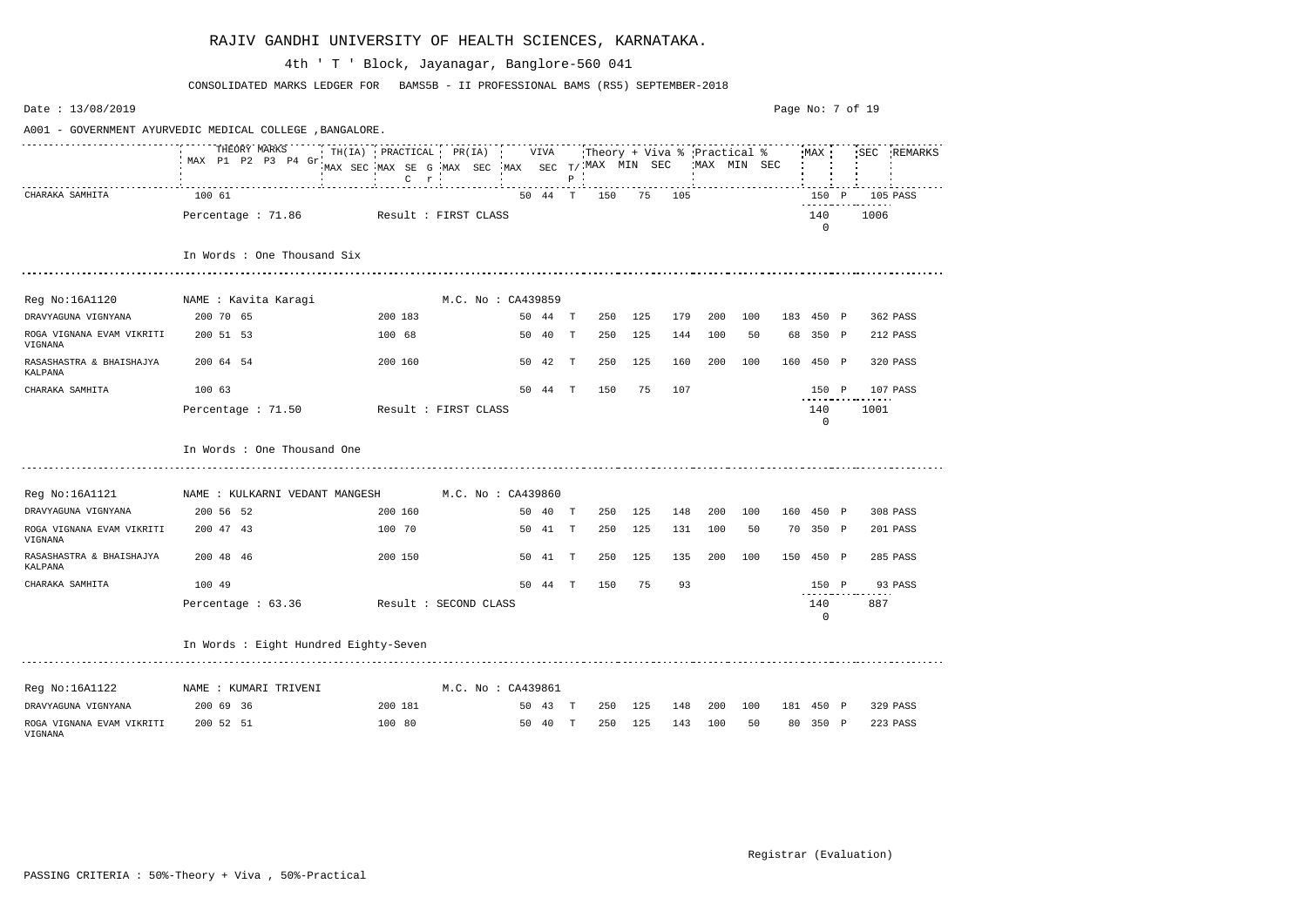Date : 13/08/2019 Page No: 8 of 19A001 - GOVERNMENT AYURVEDIC MEDICAL COLLEGE ,BANGALORE. THEORY MARKS TH(IA) PRACTICAL PR(IA) VIVA Theory + Viva % Practical % MAX SEC REMARKS MAX P1 P2 P3 P4 Gr MAX SEC T/ MAX MIN SEC MAX MIN SEC MAX SEC MAX SE G MAX SEC C P r RASASHASTRA & BHAISHAJYA 200 55 52 200 150 50 38 T 250 125 145 200 100 150 450 P 295 PASS KALPANA CHARAKA SAMHITA 100 47 50 40 T 150 75 87 150 P 87 PASS Percentage : 66.71 Result : FIRST CLASS 140 934 0 In Words : Nine Hundred Thirty-Four Reg No:16A1123 NAME : LAXMI IRANNA BENUR M.C. No : CA439862 DRAVYAGUNA VIGNYANA 200 61 69 200 180 50 43 T 250 125 173 200 100 180 450 P 353 PASS ROGA VIGNANA EVAM VIKRITI 200 57 59 100 72 50 41 T 250 125 157 100 50 72 350 P 229 PASS VIGNANA RASASHASTRA & BHAISHAJYA 200 57 51 200 160 50 42 T 250 125 150 200 100 160 450 P 310 PASS KALPANA CHARAKA SAMHITA 100 52 50 47 T 150 75 99 150 P 99 PASS Percentage : 70.79 Result : FIRST CLASS 140 991 0 In Words : Nine Hundred Ninety-One Reg No:16A1124 MAME : MALINI G MARE MALINI M.C. No : CA439863 DRAVYAGUNA VIGNYANA 200 60 48 200 185 50 47 T 250 125 155 200 100 185 450 P 340 PASS ROGA VIGNANA EVAM VIKRITI 200 50 52 100 73 50 41 T 250 125 143 100 50 73 350 P 216 PASS VIGNANA RASASHASTRA & BHAISHAJYA 200 54 47 200 160 50 41 T 250 125 142 200 100 160 450 P 302 PASS KALPANA CHARAKA SAMHITA 100 46 50 40 T 150 75 86 150 P 86 PASS Percentage : 67.43 Result : FIRST CLASS 140 944  $\Omega$ In Words : Nine Hundred Fourty-Four Reg No:16A1125 NAME : MAMATA M.C. No : CA439864 DRAVYAGUNA VIGNYANA 200 53 44 200 184 50 45 T 250 125 142 200 100 184 450 P 326 PASS ROGA VIGNANA EVAM VIKRITI 200 54 56 100 77 50 42 T 250 125 152 100 50 77 350 P 229 PASS VIGNANA RASASHASTRA & BHAISHAJYA 200 47 51 200 170 50 45 T 250 125 143 200 100 170 450 P 313 PASS KALPANA

#### RAJIV GANDHI UNIVERSITY OF HEALTH SCIENCES, KARNATAKA.

CONSOLIDATED MARKS LEDGER FOR BAMS5B - II PROFESSIONAL BAMS (RS5) SEPTEMBER-2018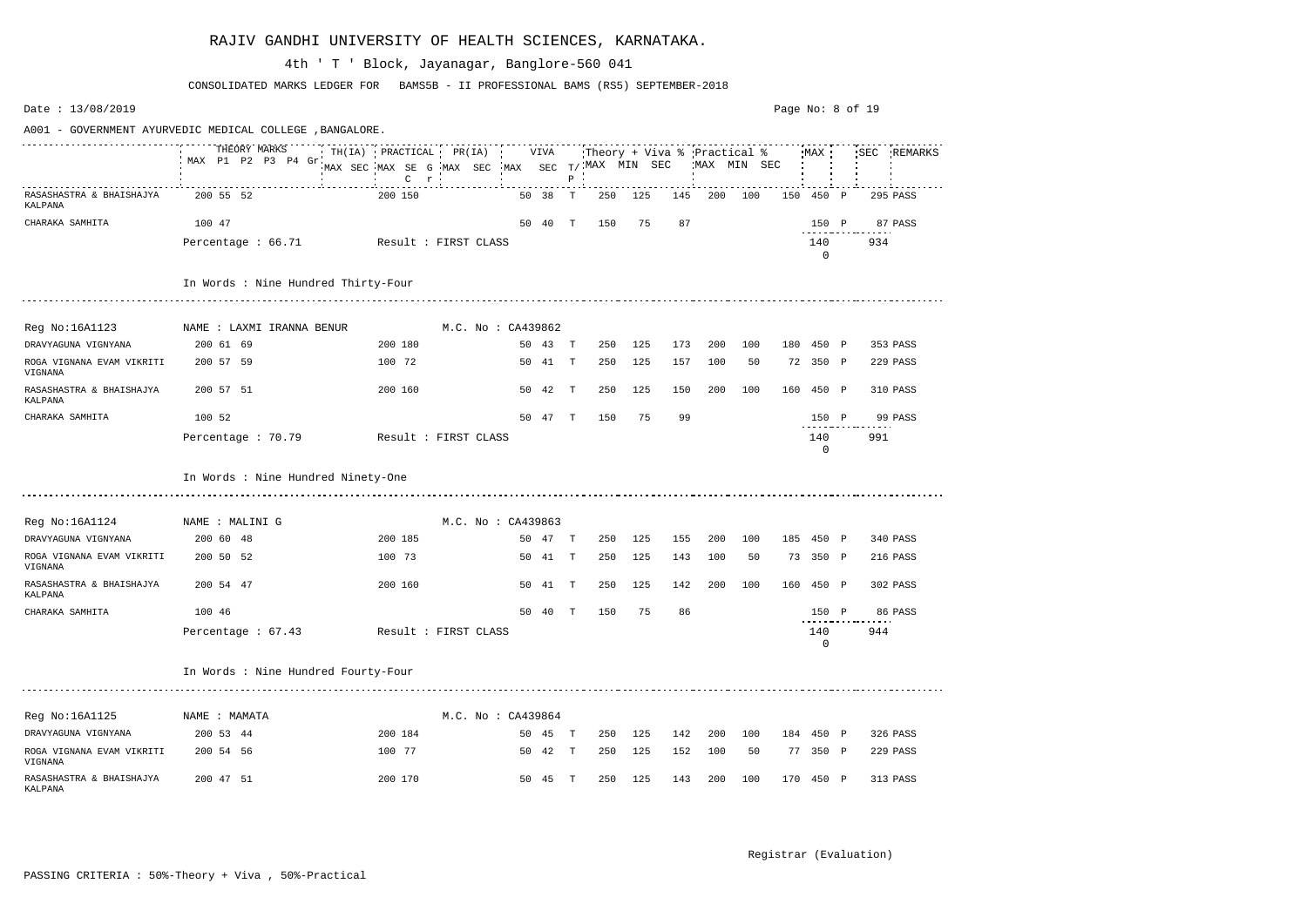| Date: 13/08/2019                     |                                                          |                                                                |                    |    |         |              |                            |     |     |         |                                             | Page No: 9 of 19 |                                |     |             |
|--------------------------------------|----------------------------------------------------------|----------------------------------------------------------------|--------------------|----|---------|--------------|----------------------------|-----|-----|---------|---------------------------------------------|------------------|--------------------------------|-----|-------------|
|                                      | A001 - GOVERNMENT AYURVEDIC MEDICAL COLLEGE , BANGALORE. |                                                                |                    |    |         |              |                            |     |     |         |                                             |                  |                                |     |             |
|                                      | THEORY MARKS<br>MAX P1 P2 P3 P4 Gr.                      | TH(IA) PRACTICAL PR(IA)<br>MAX SEC MAX SE G MAX SEC<br>$C$ $r$ |                    |    | VIVA    | $P$ $\vdots$ | $MAX$ SEC $T/$ MAX MIN SEC |     |     |         | :Theory + Viva % Practical %<br>MAX MIN SEC |                  | MAX                            |     | SEC REMARKS |
| CHARAKA SAMHITA                      | 100 52                                                   |                                                                |                    |    | 50 40 T |              | 150                        | 75  | 92  |         |                                             |                  | 150 P<br>- - - - - - - - - - - |     | 92 PASS     |
|                                      | Percentage : 68.57                                       | Result : FIRST CLASS                                           |                    |    |         |              |                            |     |     |         |                                             |                  | 140<br>$\mathbf 0$             | 960 |             |
|                                      | In Words : Nine Hundred Sixty                            |                                                                |                    |    |         |              |                            |     |     |         |                                             |                  |                                |     |             |
| Reg No:16A1126                       | NAME : MANASA R                                          |                                                                | M.C. No : CA439865 |    |         |              |                            |     |     |         |                                             |                  |                                |     |             |
| DRAVYAGUNA VIGNYANA                  | 200 47 50                                                | 200 182                                                        |                    |    | 50 43 T |              | 250                        | 125 | 140 | 200     | 100                                         |                  | 182 450 P                      |     | 322 PASS    |
| ROGA VIGNANA EVAM VIKRITI<br>VIGNANA | 200 47 44                                                | 100 81                                                         |                    |    | 50 43   | T            | 250                        | 125 | 134 | 100     | 50                                          |                  | 81 350 P                       |     | 215 PASS    |
| RASASHASTRA & BHAISHAJYA<br>KALPANA  | 200 38 54                                                | 200 150                                                        |                    |    | 50 39   | T            | 250                        | 125 | 131 | 200     | 100                                         | 150              | 450 P                          |     | 281 PASS    |
| CHARAKA SAMHITA                      | 100 60                                                   |                                                                |                    |    | 50 41 T |              | 150                        | 75  | 101 |         |                                             |                  | 150 P                          |     | 101 PASS    |
|                                      | Percentage : 65.64                                       | Result : FIRST CLASS                                           |                    |    |         |              |                            |     |     |         |                                             |                  | 140<br>$\mathbf 0$             | 919 |             |
|                                      | In Words : Nine Hundred Nineteen                         |                                                                |                    |    |         |              |                            |     |     |         |                                             |                  |                                |     |             |
| Reg No:16A1127 NAME : NAGASMITHA M P |                                                          |                                                                | M.C. No : CA439866 |    |         |              |                            |     |     |         |                                             |                  |                                |     |             |
| DRAVYAGUNA VIGNYANA                  | 200 54 48                                                | 200 184                                                        |                    |    | 50 47 T |              | 250                        | 125 | 149 | 200     | 100                                         |                  | 184 450 P                      |     | 333 PASS    |
| ROGA VIGNANA EVAM VIKRITI<br>VIGNANA | 200 60 39                                                | 100 70                                                         |                    |    | 50 40   | T            | 250                        | 125 | 139 | 100     | 50                                          |                  | 70 350 P                       |     | 209 PASS    |
| RASASHASTRA & BHAISHAJYA<br>KALPANA  | 200 40 56                                                | 200 160                                                        |                    |    | 50 37   | $\mathbb T$  | 250                        | 125 | 133 | 200     | 100                                         |                  | 160 450 P                      |     | 293 PASS    |
| CHARAKA SAMHITA                      | 100 49                                                   |                                                                |                    | 50 | 44      | Т            | 150                        | 75  | 93  |         |                                             |                  | 150 P                          |     | 93 PASS     |
|                                      | Percentage : 66.29                                       | Result : FIRST CLASS                                           |                    |    |         |              |                            |     |     |         |                                             |                  | 140<br>0                       | 928 |             |
|                                      | In Words : Nine Hundred Twenty-Eight                     |                                                                |                    |    |         |              |                            |     |     |         |                                             |                  |                                |     |             |
| Reg No:16A1129 MAME : NITHYA M       |                                                          |                                                                | $M.C.$ No :        |    |         |              |                            |     |     |         |                                             |                  |                                |     |             |
| DRAVYAGUNA VIGNYANA                  | 200 58 41                                                | 200 184                                                        |                    |    | 50 45 T |              | 250                        | 125 |     | 144 200 | 100                                         |                  | 184 450 P                      |     | 328 PASS    |
| ROGA VIGNANA EVAM VIKRITI<br>VIGNANA | 200 56 53                                                | 100 67                                                         |                    |    | 50 40 T |              | 250                        | 125 | 149 | 100     | 50                                          |                  | 67 350 P                       |     | 216 PASS    |

CONSOLIDATED MARKS LEDGER FOR BAMS5B - II PROFESSIONAL BAMS (RS5) SEPTEMBER-2018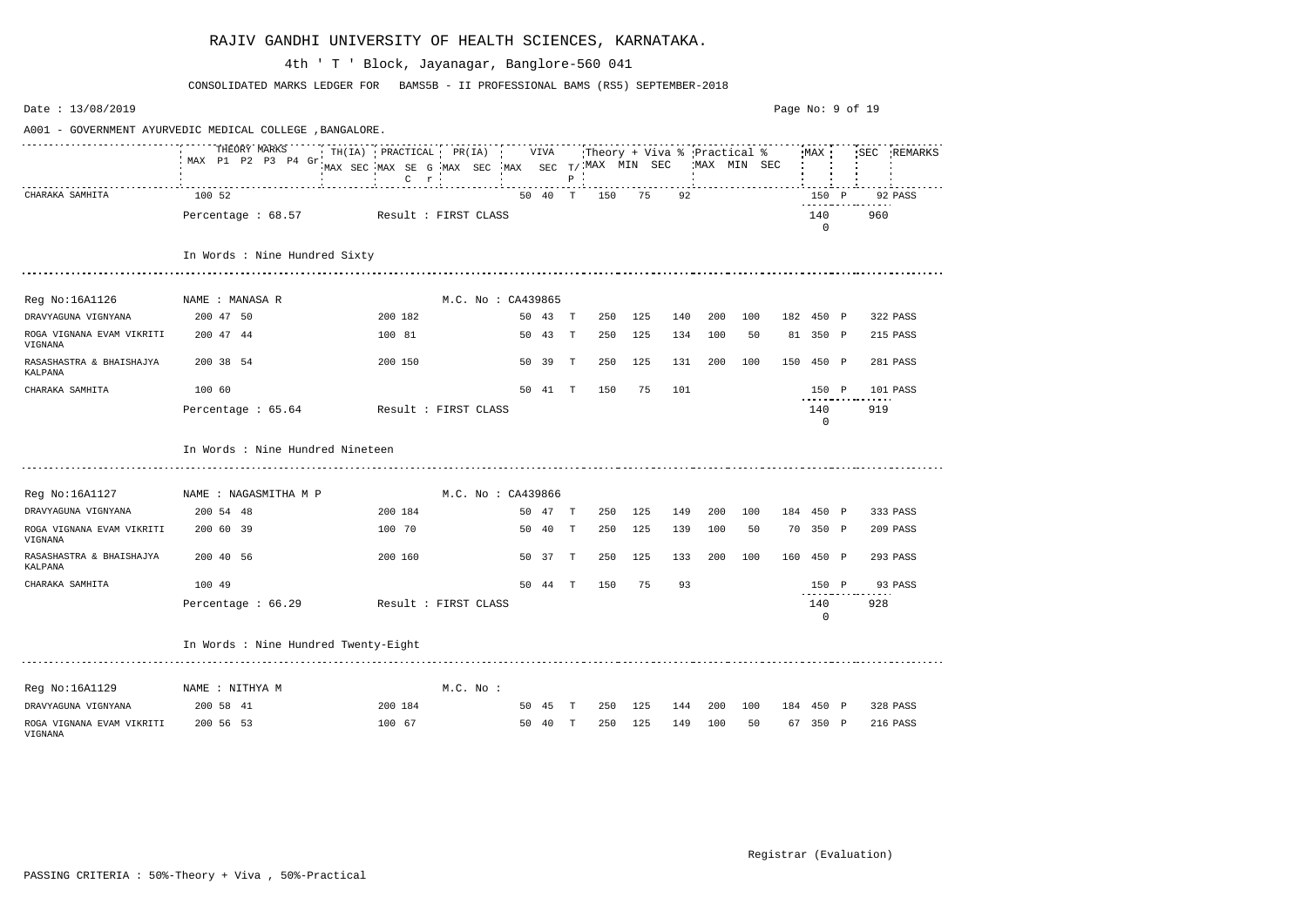| Date: $13/08/2019$                   |                                                          |                                                                |      |         |              |                        |         |     |                                              |     |     |           |              | Page No: 10 of 19 |          |
|--------------------------------------|----------------------------------------------------------|----------------------------------------------------------------|------|---------|--------------|------------------------|---------|-----|----------------------------------------------|-----|-----|-----------|--------------|-------------------|----------|
|                                      | A001 - GOVERNMENT AYURVEDIC MEDICAL COLLEGE , BANGALORE. |                                                                |      |         |              |                        |         |     |                                              |     |     |           |              |                   |          |
|                                      | THEORY MARKS<br>MAX P1 P2 P3 P4 Gr.                      | TH(IA) PRACTICAL PR(IA)<br>MAX SEC MAX SE G MAX SEC<br>$C$ $r$ | •MAX | VIVA    | $\, {\bf P}$ | SEC $T/$ . MAX MIN SEC |         |     | :Theory + Viva % :Practical %<br>MAX MIN SEC |     |     | MAX       |              | 'SEC              | REMARKS  |
| RASASHASTRA & BHAISHAJYA<br>KALPANA  | 200 36 41                                                | 200 150                                                        |      | 50 40   | T            | 250                    | 125     | 117 | 200                                          | 100 |     | 150 450   | $\mathbb{F}$ |                   | 267 FAIL |
| CHARAKA SAMHITA                      | 100 45                                                   |                                                                |      | 50 42   | T            | 150                    | 75      | 87  |                                              |     |     | 150 P     |              |                   | 87 PASS  |
|                                      | Percentage : 64.14                                       | Result : FAIL                                                  |      |         |              |                        |         |     |                                              |     |     | 140<br>0  |              | 898               |          |
|                                      | In Words : Eight Hundred Ninety-Eight                    |                                                                |      |         |              |                        |         |     |                                              |     |     |           |              |                   |          |
| Reg No:16A1131                       | NAME : P S Thanusha                                      | M.C. No: CA439867                                              |      |         |              |                        |         |     |                                              |     |     |           |              |                   |          |
| DRAVYAGUNA VIGNYANA                  | 200 69 66                                                | 200 183                                                        |      | 50 44   | T            | 250                    | 125     | 179 | 200                                          | 100 | 183 | 450 P     |              |                   | 362 PASS |
| ROGA VIGNANA EVAM VIKRITI<br>VIGNANA | 200 63 62                                                | 100 70                                                         |      | 50 40   | $\mathbb{T}$ | 250                    | 125     | 165 | 100                                          | 50  |     | 70 350 P  |              |                   | 235 PASS |
| RASASHASTRA & BHAISHAJYA<br>KALPANA  | 200 67 56                                                | 200 150                                                        | 50   | 40      | Т            | 250                    | 125     | 163 | 200                                          | 100 | 150 | 450 P     |              |                   | 313 PASS |
| CHARAKA SAMHITA                      | 100 54                                                   |                                                                |      | 50 40   | T            | 150                    | 75      | 94  |                                              |     |     | 150 P     |              |                   | 94 PASS  |
|                                      | Percentage : 71.71                                       | Result : FIRST CLASS                                           |      |         |              |                        |         |     |                                              |     |     | 140<br>0  |              | 1004              |          |
|                                      | In Words : One Thousand Four                             |                                                                |      |         |              |                        |         |     |                                              |     |     |           |              |                   |          |
| Reg No:16A1132                       | NAME : POOJA I                                           | M.C. No: CA439868                                              |      |         |              |                        |         |     |                                              |     |     |           |              |                   |          |
| DRAVYAGUNA VIGNYANA                  | 200 65 66                                                | 200 187                                                        |      | 50 47   | T            | 250                    | 125     | 178 | 200                                          | 100 | 187 | 450 P     |              |                   | 365 PASS |
| ROGA VIGNANA EVAM VIKRITI<br>VIGNANA | 200 68 60                                                | 100 82                                                         | 50   | 44      | $\mathbb{T}$ | 250                    | 125     | 172 | 100                                          | 50  | 82  | 350 P     |              |                   | 254 PASS |
| RASASHASTRA & BHAISHAJYA<br>KALPANA  | 200 54 51                                                | 200 150                                                        | 50   | -40     | Т            | 250                    | 125     | 145 | 200                                          | 100 |     | 150 450   | $\mathbb{P}$ |                   | 295 PASS |
| CHARAKA SAMHITA                      | 100 55                                                   |                                                                |      |         |              | 50 47 T 150            | 75      | 102 |                                              |     |     | 150 P     |              |                   | 102 PASS |
|                                      | Percentage : 72.57                                       | Result : FIRST CLASS                                           |      |         |              |                        |         |     |                                              |     |     | 140<br>0  |              | 1016              |          |
|                                      | In Words : One Thousand Sixteen                          |                                                                |      |         |              |                        |         |     |                                              |     |     |           |              |                   |          |
| Reg No:16A1133                       | NAME : PRAVEENA K                                        | M.C. No: CA439869                                              |      |         |              |                        |         |     |                                              |     |     |           |              |                   |          |
| DRAVYAGUNA VIGNYANA                  | 200 76 70                                                | 200 185                                                        |      | 50 46 T |              | 250                    | 125     | 192 | 200                                          | 100 |     | 185 450 P |              |                   | 377 PASS |
| ROGA VIGNANA EVAM VIKRITI<br>VIGNANA | 200 64 69                                                | 100 82                                                         |      | 50 45 T |              | 250                    | 125     | 178 | 100                                          | 50  |     | 82 350 P  |              |                   | 260 PASS |
| RASASHASTRA & BHAISHAJYA<br>KALPANA  | 200 75 65                                                | 200 170                                                        |      | 50 43 T |              |                        | 250 125 | 183 | 200                                          | 100 |     | 170 450 P |              |                   | 353 PASS |

CONSOLIDATED MARKS LEDGER FOR BAMS5B - II PROFESSIONAL BAMS (RS5) SEPTEMBER-2018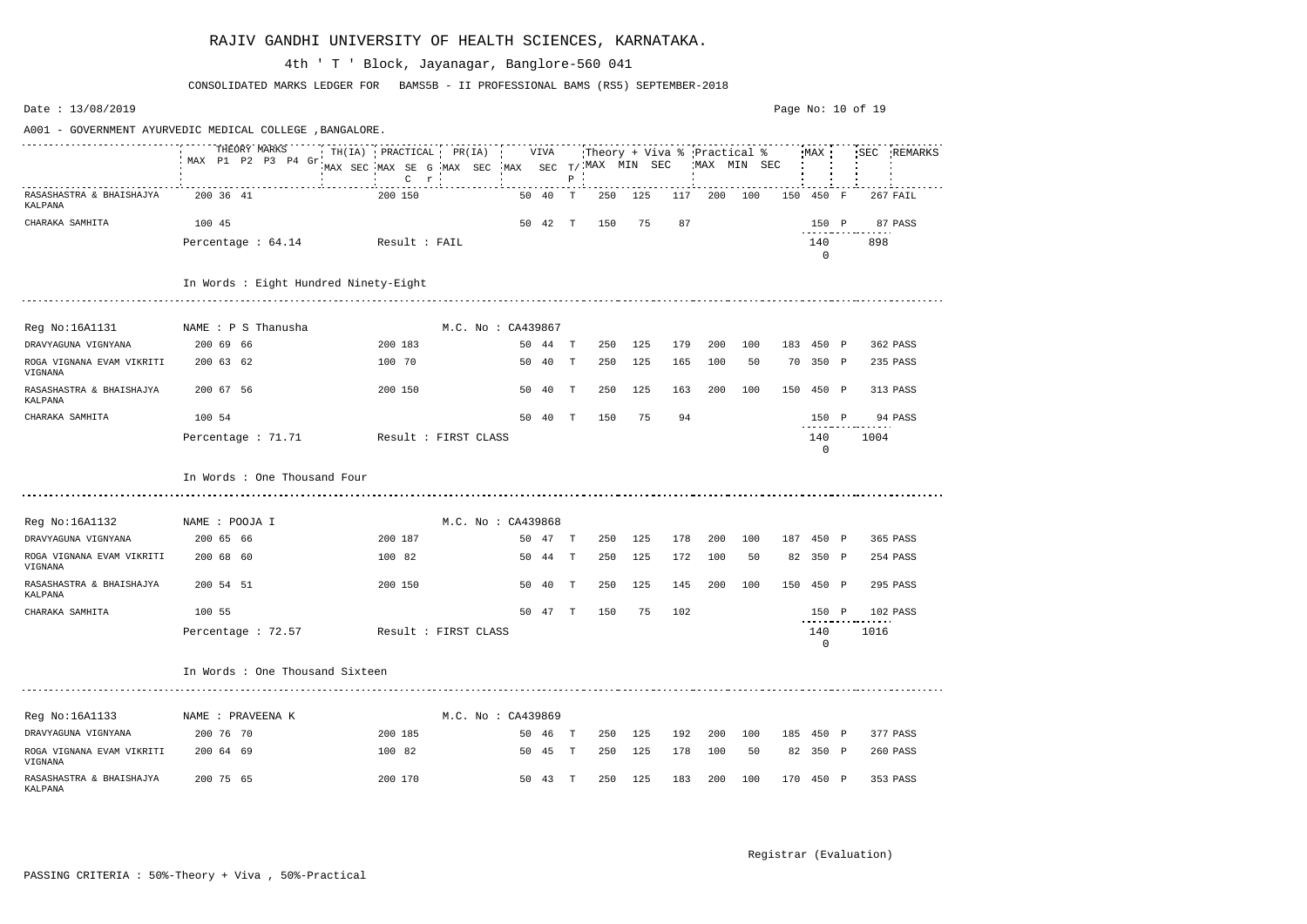| Date: 13/08/2019                                         |                                         |                                                                                         |  |                    |         |              |                             |         |        |             |              | Page No: $11$ of $19$ |                     |      |             |
|----------------------------------------------------------|-----------------------------------------|-----------------------------------------------------------------------------------------|--|--------------------|---------|--------------|-----------------------------|---------|--------|-------------|--------------|-----------------------|---------------------|------|-------------|
| A001 - GOVERNMENT AYURVEDIC MEDICAL COLLEGE , BANGALORE. |                                         |                                                                                         |  |                    |         |              |                             |         |        |             |              |                       |                     |      |             |
|                                                          | THEORY MARKS<br>MAX P1 P2 P3 P4 Gr      | TH(IA) PRACTICAL PR(IA)<br>MAX SEC MAX SE G MAX SEC MAX SEC $T/$ MAX MIN SEC<br>$C$ $r$ |  |                    | VIVA    | $P$ $\cdot$  | Theory + Viva % Practical % |         |        |             | 'MAX MIN SEC |                       | MAX                 |      | SEC REMARKS |
| CHARAKA SAMHITA                                          | 100 61                                  |                                                                                         |  |                    | 50 44 T |              | 150                         |         | 75 105 |             |              |                       | 150 P               | .    | 105 PASS    |
|                                                          | Percentage : 78.21 Result : DISTINCTION |                                                                                         |  |                    |         |              |                             |         |        |             |              |                       | 140<br>$\mathbf{0}$ | 1095 |             |
|                                                          | In Words : One Thousand Ninety-Five     |                                                                                         |  |                    |         |              |                             |         |        |             |              |                       |                     |      |             |
|                                                          |                                         |                                                                                         |  |                    |         |              |                             |         |        |             |              |                       |                     |      |             |
| Reg No:16A1134 MAME : Priyanka Rathod                    |                                         |                                                                                         |  | M.C. No : CA439870 |         |              |                             |         |        |             |              |                       |                     |      |             |
| DRAVYAGUNA VIGNYANA                                      | 200 53 41                               | 200 179                                                                                 |  |                    | 50 41 T |              | 250                         | 125     | 135    | 200         | 100          |                       | 179 450 P           |      | 314 PASS    |
| ROGA VIGNANA EVAM VIKRITI<br>VIGNANA                     | 200 41 52                               | 100 76                                                                                  |  |                    | 50 43 T |              | 250                         | 125     | 136    | 100         | 50           |                       | 76 350 P            |      | 212 PASS    |
| RASASHASTRA & BHAISHAJYA<br>KALPANA                      | 200 63 38                               | 200 162                                                                                 |  |                    | 50 40   | T            | 250                         | 125     | 141    | 200         | 100          |                       | 162 450 P           |      | 303 PASS    |
| CHARAKA SAMHITA                                          | 100 44                                  |                                                                                         |  |                    | 50 40   | $\mathbf{T}$ | 150                         | 75      | 84     |             |              |                       | 150 P               |      | 84 PASS     |
|                                                          | Percentage $: 65.21$                    | Result : FIRST CLASS                                                                    |  |                    |         |              |                             |         |        |             |              |                       | 140<br>$\mathbf{0}$ | 913  |             |
|                                                          | In Words : Nine Hundred Thirteen        |                                                                                         |  |                    |         |              |                             |         |        |             |              |                       |                     |      |             |
| Reg No:16A1135                                           | NAME : RAKESHA B R                      |                                                                                         |  | M.C. No : CA439871 |         |              |                             |         |        |             |              |                       |                     |      |             |
| DRAVYAGUNA VIGNYANA                                      | 200 54 53                               | 200 180                                                                                 |  |                    | 50 43 T |              | 250                         | 125     | 150    | 200         | 100          |                       | 180 450 P           |      | 330 PASS    |
| ROGA VIGNANA EVAM VIKRITI<br>VIGNANA                     | 200 54 59                               | 100 75                                                                                  |  |                    | 50 44 T |              | 250                         | 125     | 157    | 100         | 50           |                       | 75 350 P            |      | 232 PASS    |
| RASASHASTRA & BHAISHAJYA<br>KALPANA                      | 200 52 48                               | 200 171                                                                                 |  |                    | 50 44 T |              | 250                         | 125     | 144    | 200         | 100          |                       | 171 450 P           |      | 315 PASS    |
| CHARAKA SAMHITA                                          | 100 48                                  |                                                                                         |  | 50                 | 42      | Т            | 150                         | 75      | 90     |             |              |                       | 150 P               |      | 90 PASS     |
|                                                          | Percentage : 69.07                      | Result : FIRST CLASS                                                                    |  |                    |         |              |                             |         |        |             |              |                       | 140<br>0            | 967  |             |
|                                                          | In Words : Nine Hundred Sixty-Seven     |                                                                                         |  |                    |         |              |                             |         |        |             |              |                       |                     |      |             |
| Reg No:16A1136                                           | NAME : RAMYA J N                        |                                                                                         |  | M.C. No : CA439872 |         |              |                             |         |        |             |              |                       |                     |      |             |
| DRAVYAGUNA VIGNYANA                                      | 200 62 68                               | 200 184                                                                                 |  |                    | 50 45 T |              |                             | 250 125 |        | 175 200 100 |              |                       | 184 450 P           |      | 359 PASS    |
| ROGA VIGNANA EVAM VIKRITI<br>VIGNANA                     | 200 54 61                               | 100 72                                                                                  |  |                    | 50 38 T |              | 250                         | 125     | 153    | 100         | 50           |                       | 72 350 P            |      | 225 PASS    |

CONSOLIDATED MARKS LEDGER FOR BAMS5B - II PROFESSIONAL BAMS (RS5) SEPTEMBER-2018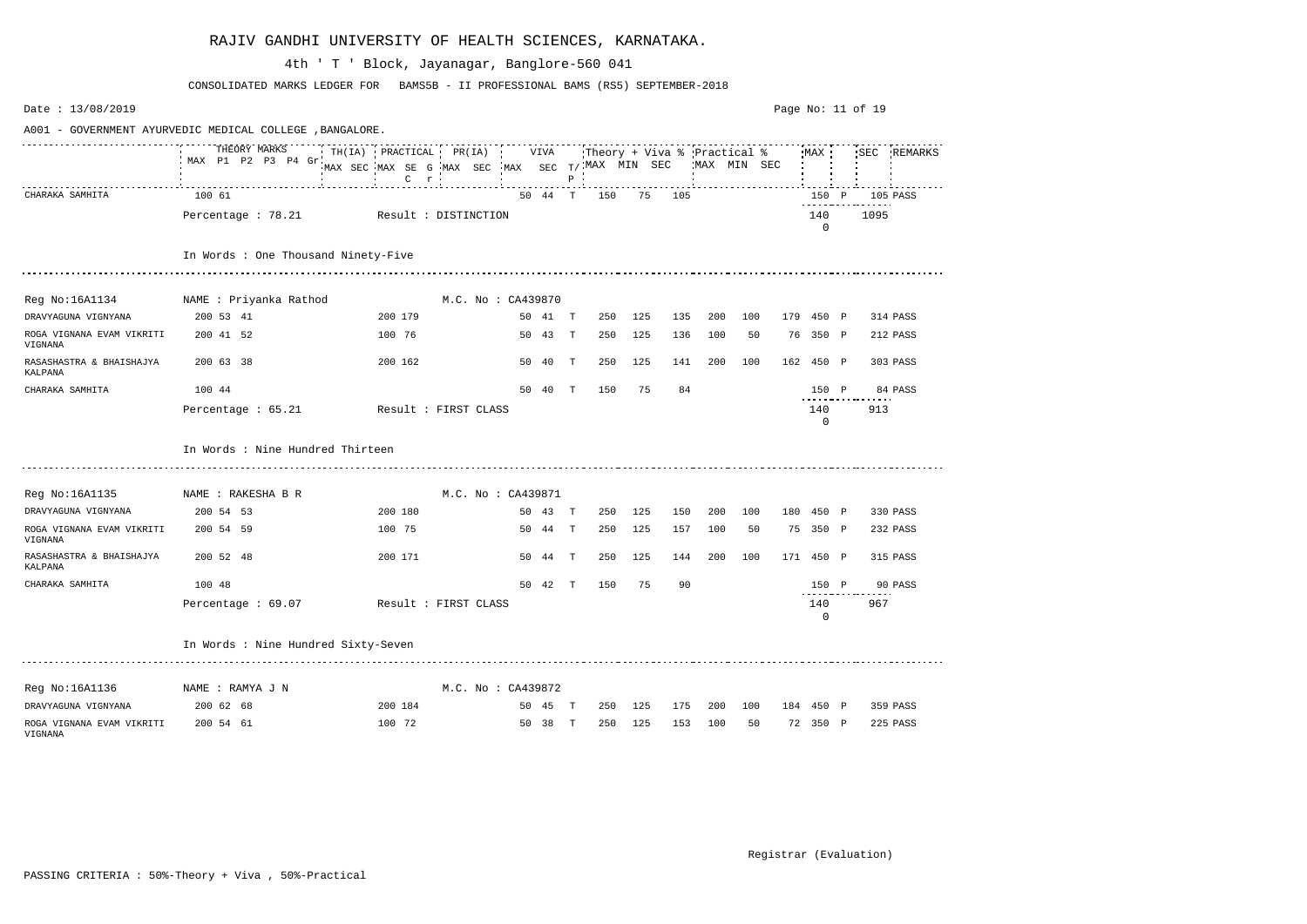Date : 13/08/2019 Page No: 12 of 19A001 - GOVERNMENT AYURVEDIC MEDICAL COLLEGE ,BANGALORE. THEORY MARKS TH(IA) PRACTICAL PR(IA) VIVA Theory + Viva % Practical % MAX SEC REMARKS MAX P1 P2 P3 P4 Gr MAX SEC T/ MAX MIN SEC MAX MIN SEC MAX SEC MAX SE G MAX SEC C P r RASASHASTRA & BHAISHAJYA 200 57 60 200 155 50 39 T 250 125 156 200 100 155 450 P 311 PASS KALPANA CHARAKA SAMHITA 100 57 50 41 T 150 75 98 150 P 98 PASS Percentage : 70.93 Result : FIRST CLASS 140 993 0 In Words : Nine Hundred Ninety-Three Reg No:16A1137 MAME : Ramyashree G M.C. No : CA439873 DRAVYAGUNA VIGNYANA 200 61 57 200 179 50 41 T 250 125 159 200 100 179 450 P 338 PASS ROGA VIGNANA EVAM VIKRITI 200 50 58 100 71 50 38 T 250 125 146 100 50 71 350 P 217 PASS VIGNANA RASASHASTRA & BHAISHAJYA 200 58 65 200 175 50 45 T 250 125 168 200 100 175 450 P 343 PASS KALPANA CHARAKA SAMHITA 100 49 50 45 T 150 75 94 150 P 94 PASS Percentage : 70.86 Result : FIRST CLASS 140 992 0 In Words : Nine Hundred Ninety-Two Reg No:16A1138 MAME : ROHIT SANJUKUMAR MURALE M.C. No : CA439874 DRAVYAGUNA VIGNYANA 200 37 58 200 160 50 40 T 250 125 135 200 100 160 450 P 295 PASS ROGA VIGNANA EVAM VIKRITI 200 42 53 100 83 50 42 T 250 125 137 100 50 83 350 P 220 PASS VIGNANA RASASHASTRA & BHAISHAJYA 200 49 48 200 160 50 39 T 250 125 136 200 100 160 450 P 296 PASS KALPANA CHARAKA SAMHITA 100 52 50 41 T 150 75 93 150 P 93 PASS Percentage : 64.57 Result : SECOND CLASS 240 904  $\Omega$ In Words : Nine Hundred Four Reg No:16A1139 MAME : RUQSAR KHANUM M.C. No : CA439875 DRAVYAGUNA VIGNYANA 200 57 71 200 182 50 45 T 250 125 173 200 100 182 450 P 355 PASS ROGA VIGNANA EVAM VIKRITI 200 54 57 100 70 50 38 T 250 125 149 100 50 70 350 P 219 PASS VIGNANA RASASHASTRA & BHAISHAJYA 200 47 59 200 170 50 45 T 250 125 151 200 100 170 450 P 321 PASS KALPANA

#### RAJIV GANDHI UNIVERSITY OF HEALTH SCIENCES, KARNATAKA.

CONSOLIDATED MARKS LEDGER FOR BAMS5B - II PROFESSIONAL BAMS (RS5) SEPTEMBER-2018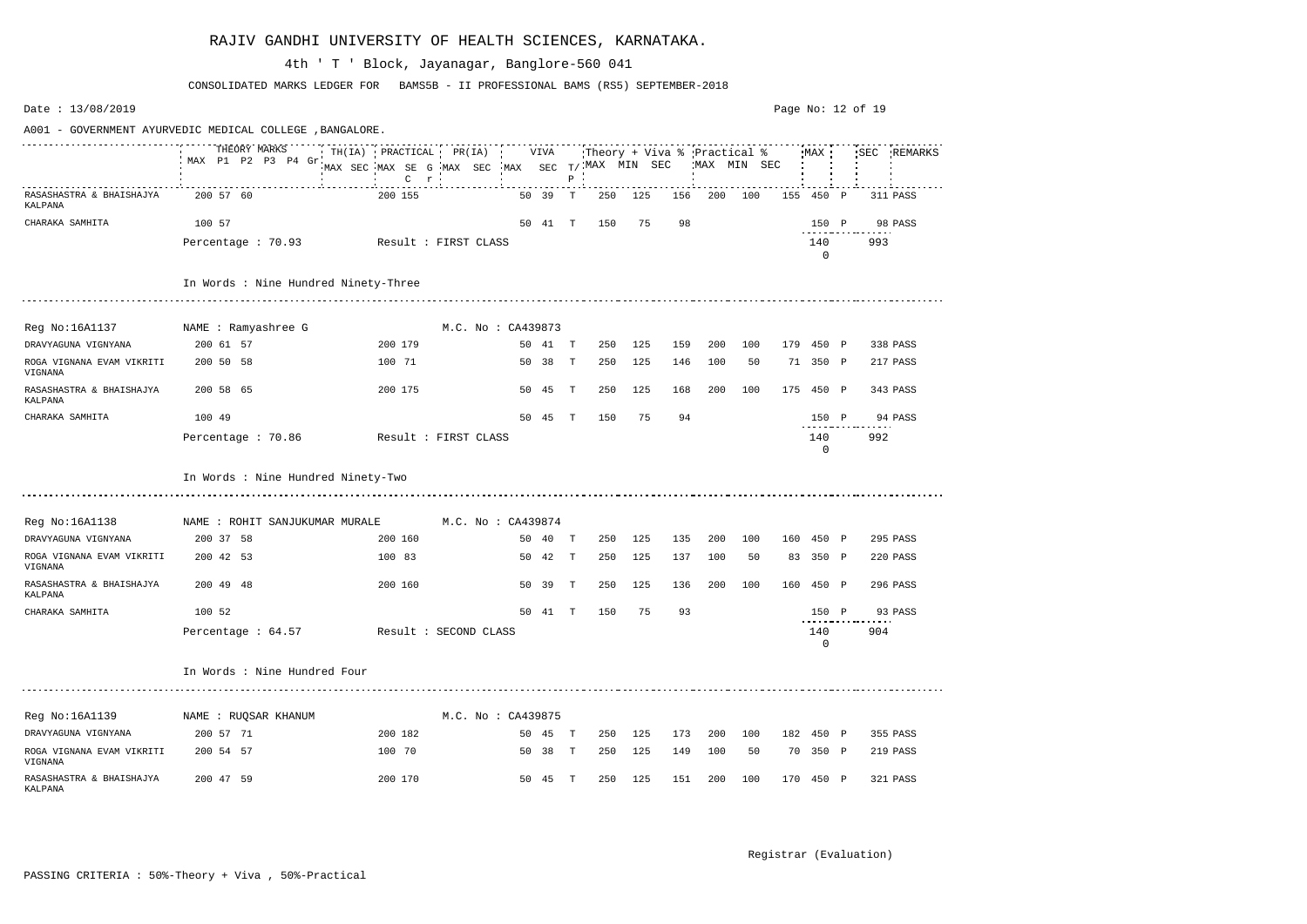| Date: 13/08/2019                                         |                                         |                                                                                        |  |                    |         |              |                             |         |     |             |         |                       | Page No: 13 of 19 |             |
|----------------------------------------------------------|-----------------------------------------|----------------------------------------------------------------------------------------|--|--------------------|---------|--------------|-----------------------------|---------|-----|-------------|---------|-----------------------|-------------------|-------------|
| A001 - GOVERNMENT AYURVEDIC MEDICAL COLLEGE , BANGALORE. |                                         |                                                                                        |  |                    |         |              |                             |         |     |             |         |                       |                   |             |
|                                                          | THEORY MARKS<br>MAX P1 P2 P3 P4 Gr      | $TH(IA)$ PRACTICAL PR(IA)<br>MAX SEC MAX SE G MAX SEC MAX SEC T/MAX MIN SEC<br>$C$ $r$ |  |                    | VIVA    | $P$ $\cdot$  | Theory + Viva % Practical % |         |     | MAX MIN SEC |         | MAX                   |                   | SEC REMARKS |
| CHARAKA SAMHITA                                          | 100 52                                  |                                                                                        |  |                    | 50 45 T |              | 150                         | 75      | 97  |             |         | 150 P                 | .                 | 97 PASS     |
|                                                          | Percentage : 70.86 Result : FIRST CLASS |                                                                                        |  |                    |         |              |                             |         |     |             |         | 140<br>$\Omega$       | 992               |             |
|                                                          | In Words : Nine Hundred Ninety-Two      |                                                                                        |  |                    |         |              |                             |         |     |             |         |                       |                   |             |
|                                                          |                                         |                                                                                        |  |                    |         |              |                             |         |     |             |         |                       |                   |             |
| Reg No:16A1140                                           | NAME : SARANYA RAJ                      |                                                                                        |  | M.C. No : CA439876 |         |              |                             |         |     |             |         |                       |                   |             |
| DRAVYAGUNA VIGNYANA                                      | 200 58 65                               | 200 180                                                                                |  |                    | 50 42 T |              | 250                         | 125     | 165 | 200         | 100     | 180 450 P             |                   | 345 PASS    |
| ROGA VIGNANA EVAM VIKRITI<br>VIGNANA                     | 200 51 56                               | 100 64                                                                                 |  |                    | 50 35   | $\mathbf{T}$ | 250                         | 125     | 142 | 100         | 50      | 64 350 P              |                   | 206 PASS    |
| RASASHASTRA & BHAISHAJYA<br>KALPANA                      | 200 52 47                               | 200 160                                                                                |  |                    | 50 43   | T            | 250                         | 125     | 142 | 200         | 100     | 160 450 P             |                   | 302 PASS    |
| CHARAKA SAMHITA                                          | 100 51                                  |                                                                                        |  |                    | 50 45   | T            | 150                         | 75      | 96  |             |         | 150 P                 |                   | 96 PASS     |
|                                                          | Percentage : 67.79                      | Result : FIRST CLASS                                                                   |  |                    |         |              |                             |         |     |             |         | 140<br>$\overline{0}$ | 949               |             |
|                                                          | In Words : Nine Hundred Fourty-Nine     |                                                                                        |  |                    |         |              |                             |         |     |             |         |                       |                   |             |
| Reg No:16A1141                                           | NAME : SHALINI D                        |                                                                                        |  | M.C. No : CA439877 |         |              |                             |         |     |             |         |                       |                   |             |
| DRAVYAGUNA VIGNYANA                                      | 200 68 64                               | 200 183                                                                                |  |                    | 50 44 T |              | 250                         | 125     | 176 | 200         | 100     | 183 450 P             |                   | 359 PASS    |
| ROGA VIGNANA EVAM VIKRITI<br>VIGNANA                     | 200 64 59                               | 100 85                                                                                 |  |                    | 50 45 T |              | 250                         | 125     | 168 | 100         | 50      | 85 350 P              |                   | 253 PASS    |
| RASASHASTRA & BHAISHAJYA<br>KALPANA                      | 200 68 72                               | 200 162                                                                                |  |                    | 50 40   | Т            | 250                         | 125     | 180 | 200         | 100     | 162 450 P             |                   | 342 PASS    |
| CHARAKA SAMHITA                                          | 100 56                                  |                                                                                        |  | 50                 | -47     | Т            | 150                         | 75      | 103 |             |         | 150 P                 |                   | 103 PASS    |
|                                                          | Percentage : 75.50 Result : DISTINCTION |                                                                                        |  |                    |         |              |                             |         |     |             |         | 140<br>0              | 1057              |             |
|                                                          | In Words : One Thousand Fifty-Seven     |                                                                                        |  |                    |         |              |                             |         |     |             |         |                       |                   |             |
| Reg No:16A1142                                           | NAME : Shashank.R.L                     |                                                                                        |  | M.C. No : CA439878 |         |              |                             |         |     |             |         |                       |                   |             |
| DRAVYAGUNA VIGNYANA                                      | 200 53 48                               | 200 181                                                                                |  |                    | 50 43 T |              |                             | 250 125 | 144 |             | 200 100 | 181 450 P             |                   | 325 PASS    |
| ROGA VIGNANA EVAM VIKRITI<br>VIGNANA                     | 200 32 55                               | 100 70                                                                                 |  |                    | 50 40 T |              |                             | 250 125 | 127 | 100         | 50      | 70 350 P              |                   | 197 PASS    |

CONSOLIDATED MARKS LEDGER FOR BAMS5B - II PROFESSIONAL BAMS (RS5) SEPTEMBER-2018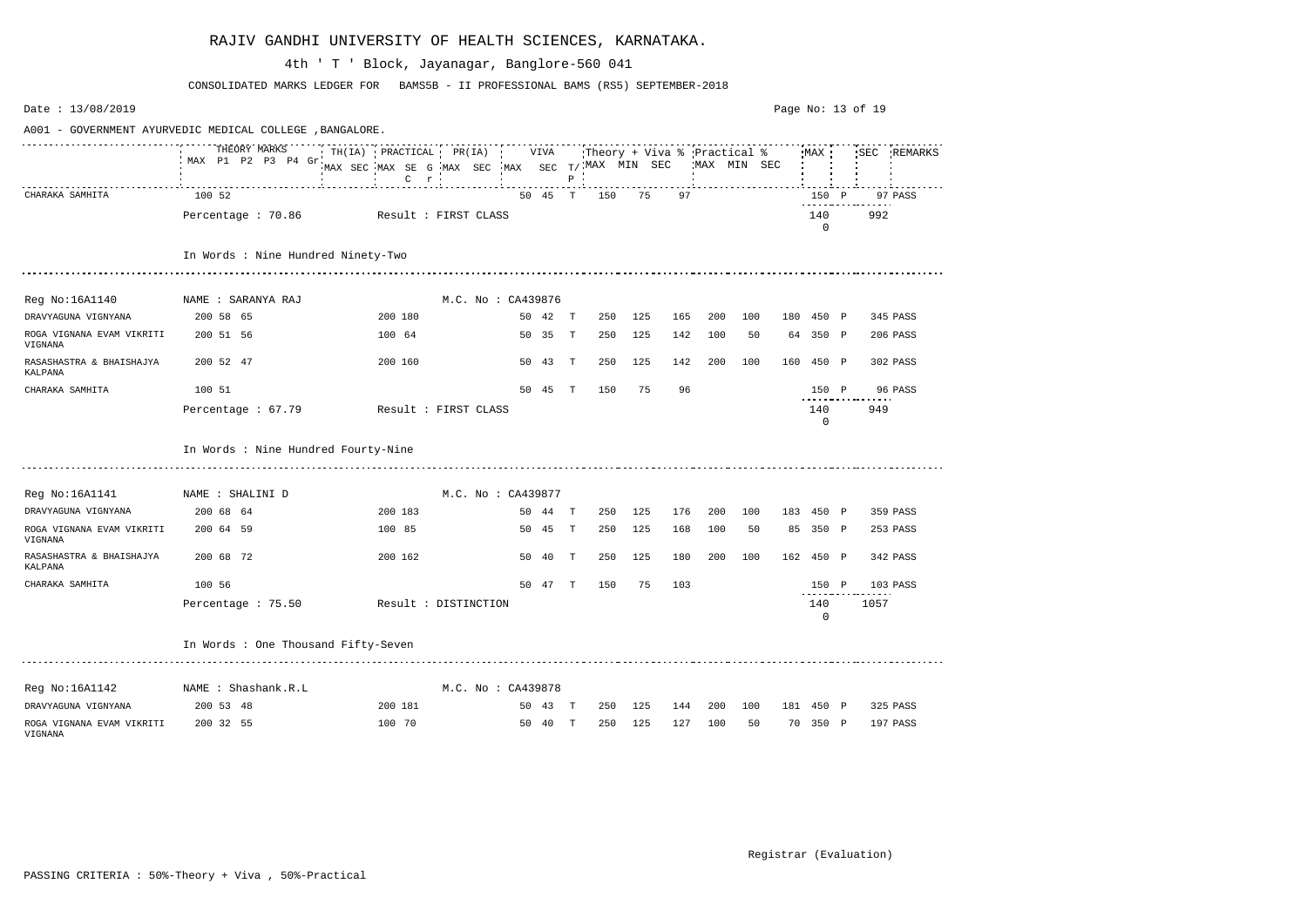Date : 13/08/2019 Page No: 14 of 19A001 - GOVERNMENT AYURVEDIC MEDICAL COLLEGE ,BANGALORE. THEORY MARKS TH(IA) PRACTICAL PR(IA) VIVA Theory + Viva % Practical % MAX SEC REMARKS MAX P1 P2 P3 P4 Gr MAX SEC T/ MAX MIN SEC MAX MIN SEC MAX SEC MAX SE G MAX SEC C P r RASASHASTRA & BHAISHAJYA 200 47 38 200 165 50 44 T 250 125 129 200 100 165 450 P 294 PASS KALPANA CHARAKA SAMHITA 100 48 50 44 T 150 75 92 150 P 92 PASS Percentage : 64.86 Result : SECOND CLASS 140 908 0 In Words : Nine Hundred Eight Reg No:16A1143 NAME : Shivalinga M.C. No : CA439879 DRAVYAGUNA VIGNYANA 200 44 46 200 180 50 40 T 250 125 130 200 100 180 450 P 310 PASS ROGA VIGNANA EVAM VIKRITI 200 41 54 100 70 50 40 T 250 125 135 100 50 70 350 P 205 PASS VIGNANA RASASHASTRA & BHAISHAJYA 200 57 46 200 165 50 41 T 250 125 144 200 100 165 450 P 309 PASS KALPANA CHARAKA SAMHITA 100 50 50 42 T 150 75 92 150 P 92 PASS Percentage : 65.43 Result : FIRST CLASS 140 916 0 In Words : Nine Hundred Sixteen Reg No:16A1144 MAME : SHREELAKSHMI S M.C. No : CA439880 DRAVYAGUNA VIGNYANA 200 55 50 200 162 50 40 T 250 125 145 200 100 162 450 P 307 PASS ROGA VIGNANA EVAM VIKRITI 200 57 56 100 80 50 45 T 250 125 158 100 50 80 350 P 238 PASS VIGNANA RASASHASTRA & BHAISHAJYA 200 66 43 200 175 50 45 T 250 125 154 200 100 175 450 P 329 PASS KALPANA CHARAKA SAMHITA 100 57 50 48 T 150 75 105 150 P 105 PASS Percentage : 69.93 Result : FIRST CLASS 140 979  $\Omega$ In Words : Nine Hundred Seventy-Nine Reg No:16A1145 NAME : SHUREKHA M.C. No : CA439881 DRAVYAGUNA VIGNYANA 200 59 44 200 170 50 40 T 250 125 143 200 100 170 450 P 313 PASS ROGA VIGNANA EVAM VIKRITI 200 52 54 100 68 50 38 T 250 125 144 100 50 68 350 P 212 PASS VIGNANA RASASHASTRA & BHAISHAJYA 200 61 47 200 160 50 41 T 250 125 149 200 100 160 450 P 309 PASS KALPANA

#### RAJIV GANDHI UNIVERSITY OF HEALTH SCIENCES, KARNATAKA.

CONSOLIDATED MARKS LEDGER FOR BAMS5B - II PROFESSIONAL BAMS (RS5) SEPTEMBER-2018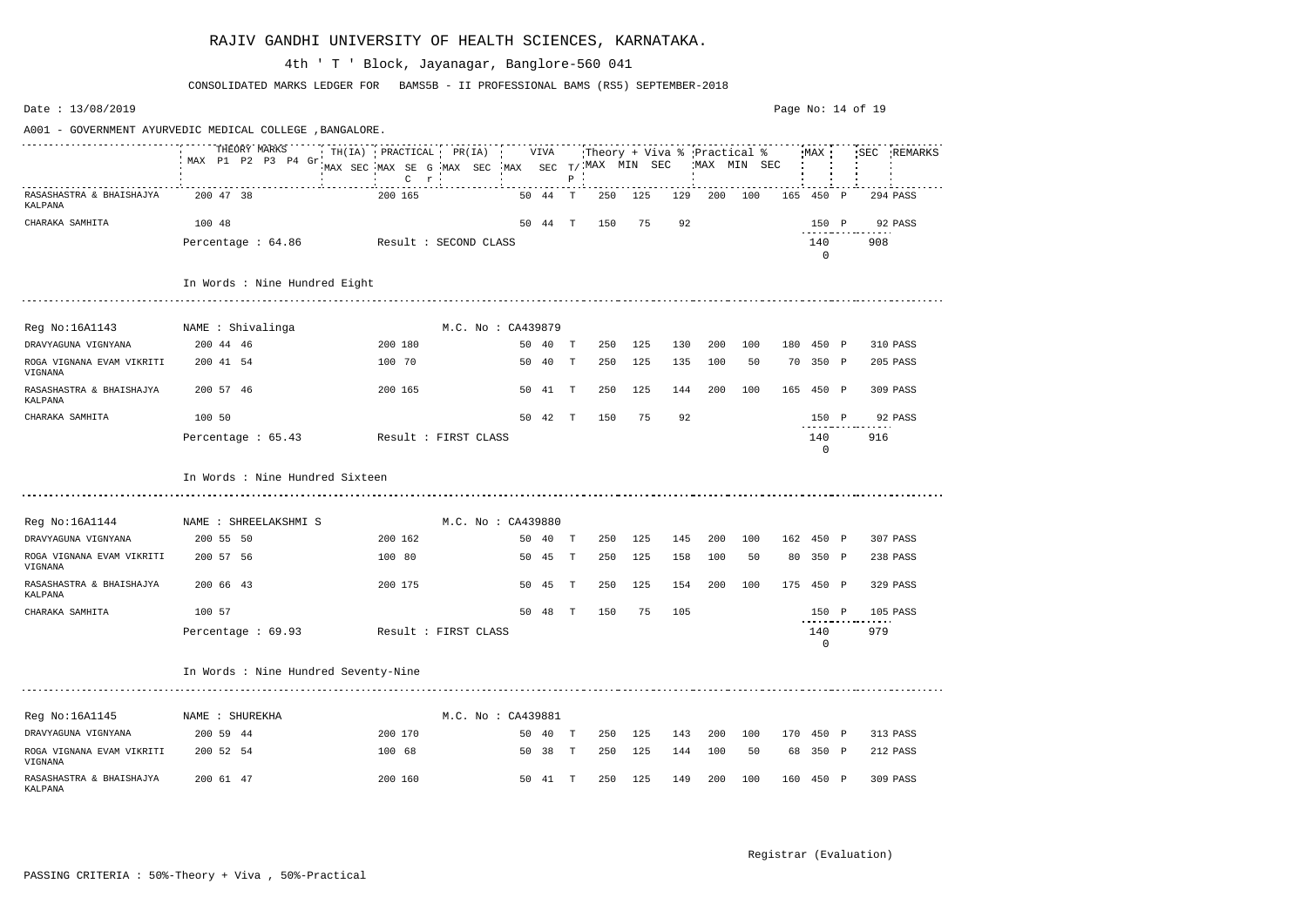| Date: 13/08/2019                           |                                                          |                                                                                        |  |                    |         |              |     |         |     |                                              |     | Page No: 15 of 19 |                    |     |             |
|--------------------------------------------|----------------------------------------------------------|----------------------------------------------------------------------------------------|--|--------------------|---------|--------------|-----|---------|-----|----------------------------------------------|-----|-------------------|--------------------|-----|-------------|
|                                            | A001 - GOVERNMENT AYURVEDIC MEDICAL COLLEGE , BANGALORE. |                                                                                        |  |                    |         |              |     |         |     |                                              |     |                   |                    |     |             |
|                                            | THEORY MARKS<br>MAX P1 P2 P3 P4 Gr                       | $TH(IA)$ PRACTICAL PR(IA)<br>MAX SEC MAX SE G MAX SEC MAX SEC T/MAX MIN SEC<br>$C$ $r$ |  |                    | VIVA    | $P$ $\cdot$  |     |         |     | :Theory + Viva % :Practical %<br>MAX MIN SEC |     |                   | MAX                |     | SEC REMARKS |
| CHARAKA SAMHITA                            | 100 49                                                   |                                                                                        |  |                    | 50 47 T |              | 150 | 75      | 96  |                                              |     |                   | 150 P              |     | 96 PASS     |
|                                            | Percentage : 66.43                                       | Result : FIRST CLASS                                                                   |  |                    |         |              |     |         |     |                                              |     |                   | 140<br>0           | 930 |             |
|                                            | In Words : Nine Hundred Thirty                           |                                                                                        |  |                    |         |              |     |         |     |                                              |     |                   |                    |     |             |
| Reg No:16A1146                             | NAME : SHWETA SONAWANE                                   |                                                                                        |  | M.C. No: CA439882  |         |              |     |         |     |                                              |     |                   |                    |     |             |
| DRAVYAGUNA VIGNYANA                        | 200 46 48                                                | 200 173                                                                                |  |                    | 50 40 T |              | 250 | 125     | 134 | 200                                          | 100 |                   | 173 450 P          |     | 307 PASS    |
| ROGA VIGNANA EVAM VIKRITI<br>VIGNANA       | 200 57 56                                                | 100 69                                                                                 |  |                    | 50 40   | $\mathbf{T}$ | 250 | 125     | 153 | 100                                          | 50  | 69                | 350 P              |     | 222 PASS    |
| RASASHASTRA & BHAISHAJYA<br><b>KALPANA</b> | 200 48 49                                                | 200 160                                                                                |  |                    | 50 41   | $\mathbf{T}$ | 250 | 125     | 138 | 200                                          | 100 | 160               | 450 P              |     | 298 PASS    |
| CHARAKA SAMHITA                            | 100 53                                                   |                                                                                        |  |                    | 50 40 T |              | 150 | 75      | 93  |                                              |     |                   | 150 P              |     | 93 PASS     |
|                                            | Percentage : 65.71                                       | Result : FIRST CLASS                                                                   |  |                    |         |              |     |         |     |                                              |     |                   | 140<br>$\mathbf 0$ | 920 |             |
|                                            | In Words : Nine Hundred Twenty                           |                                                                                        |  |                    |         |              |     |         |     |                                              |     |                   |                    |     |             |
| Reg No:16A1147 MAME : Siddappa             |                                                          |                                                                                        |  | M.C. No : CA439883 |         |              |     |         |     |                                              |     |                   |                    |     |             |
| DRAVYAGUNA VIGNYANA                        | 200 58 36                                                | 200 169                                                                                |  |                    | 50 39 T |              | 250 | 125     | 133 | 200                                          | 100 |                   | 169 450 P          |     | 302 PASS    |
| ROGA VIGNANA EVAM VIKRITI<br>VIGNANA       | 200 55 55                                                | 100 64                                                                                 |  |                    | 50 36 T |              | 250 | 125     | 146 | 100                                          | 50  |                   | 64 350 P           |     | 210 PASS    |
| RASASHASTRA & BHAISHAJYA<br>KALPANA        | 200 44 42                                                | 200 155                                                                                |  |                    | 50 39   | T            | 250 | 125     | 125 | 200                                          | 100 |                   | 155 450 P          |     | 280 PASS    |
| CHARAKA SAMHITA                            | 100 53                                                   |                                                                                        |  |                    | 50 43   | $\mathbb T$  | 150 | 75      | 96  |                                              |     |                   | 150 P              |     | 96 PASS     |
|                                            | Percentage: 63.43 Result: SECOND CLASS                   |                                                                                        |  |                    |         |              |     |         |     |                                              |     |                   | 140<br>0           | 888 |             |
|                                            | In Words : Eight Hundred Eighty-Eight                    |                                                                                        |  |                    |         |              |     |         |     |                                              |     |                   |                    |     |             |
|                                            | Reg No:16A1148 MAME : SMEETHA HAVARAGI                   |                                                                                        |  | M.C. No: CA439884  |         |              |     |         |     |                                              |     |                   |                    |     |             |
| DRAVYAGUNA VIGNYANA                        | 200 57 63                                                | 200 180                                                                                |  |                    | 50 45 T |              |     |         |     | 250 125 165 200 100                          |     |                   | 180 450 P          |     | 345 PASS    |
| ROGA VIGNANA EVAM VIKRITI<br>VIGNANA       | 200 61 53                                                | 100 83                                                                                 |  |                    | 50 44 T |              |     | 250 125 | 158 | 100                                          | 50  |                   | 83 350 P           |     | 241 PASS    |

CONSOLIDATED MARKS LEDGER FOR BAMS5B - II PROFESSIONAL BAMS (RS5) SEPTEMBER-2018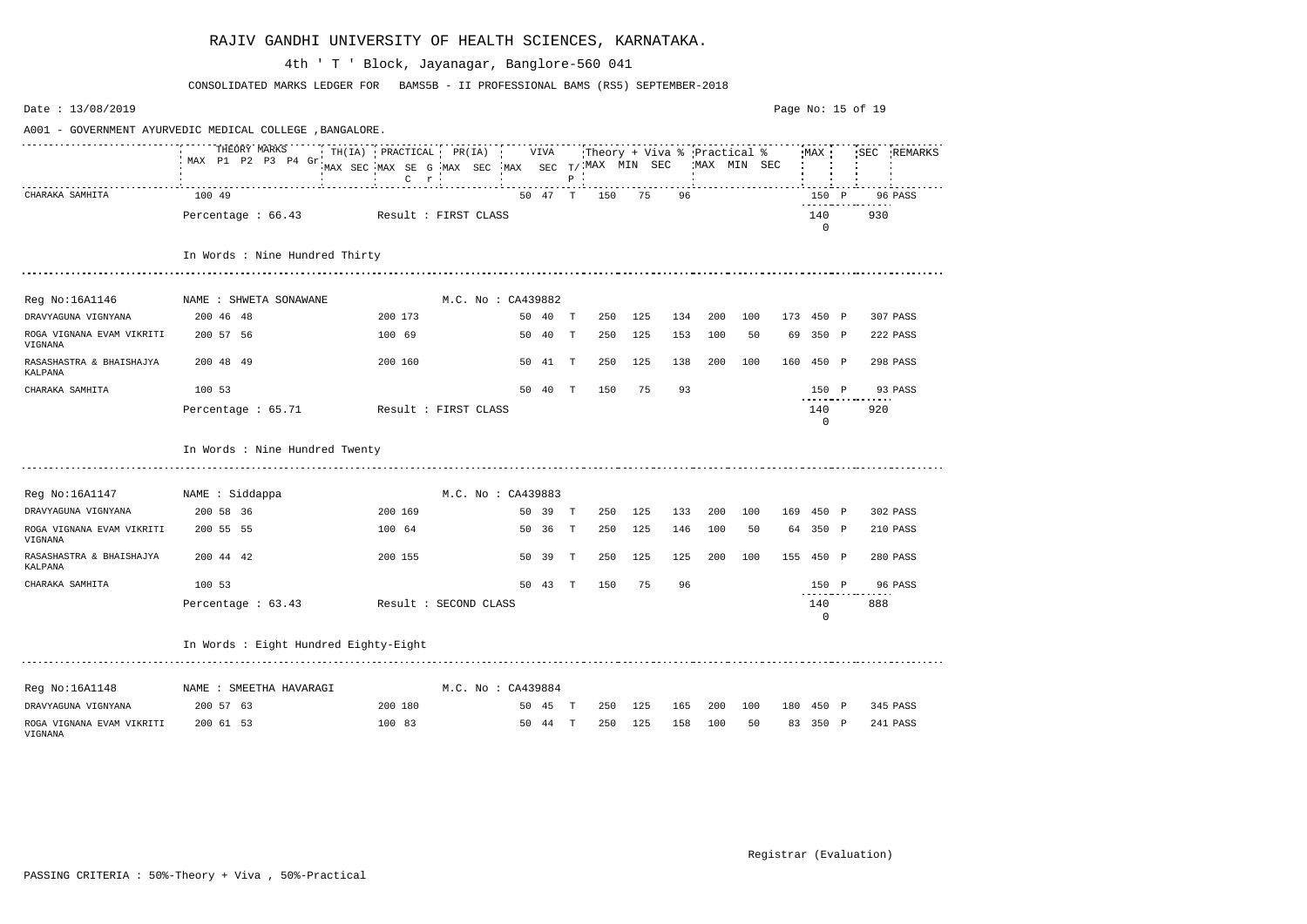| Date: $13/08/2019$                   |                                                          |                                                                  |                      |     |         |              |                                                       |     |     |             |     |     | Page No: $16$ of $19$ |              |      |             |
|--------------------------------------|----------------------------------------------------------|------------------------------------------------------------------|----------------------|-----|---------|--------------|-------------------------------------------------------|-----|-----|-------------|-----|-----|-----------------------|--------------|------|-------------|
|                                      | A001 - GOVERNMENT AYURVEDIC MEDICAL COLLEGE , BANGALORE. |                                                                  |                      |     |         |              |                                                       |     |     |             |     |     |                       |              |      |             |
|                                      | THEORY MARKS<br>MAX P1 P2 P3 P4 Gr.                      | $TH(IA)$ PRACTICAL PR(IA)<br>MAX SEC MAX SE G MAX SEC<br>$C$ $r$ |                      | MAX | VIVA    | $\, {\bf P}$ | Theory + Viva % Practical %<br>SEC $T/$ . MAX MIN SEC |     |     | MAX MIN SEC |     |     | MAX :                 |              |      | SEC REMARKS |
| RASASHASTRA & BHAISHAJYA<br>KALPANA  | 200 60 49                                                | 200 165                                                          |                      |     | 50 43   | T            | 250                                                   | 125 | 152 | 200         | 100 | 165 | 450                   | $\mathbb{P}$ |      | 317 PASS    |
| CHARAKA SAMHITA                      | 100 53                                                   |                                                                  |                      |     | 50 45   | $\mathbb{T}$ | 150                                                   | 75  | 98  |             |     |     | 150 P                 |              |      | 98 PASS     |
|                                      | Percentage: 71.50                                        | Result : FIRST CLASS                                             |                      |     |         |              |                                                       |     |     |             |     |     | 140<br>0              |              | 1001 |             |
|                                      | In Words : One Thousand One                              |                                                                  |                      |     |         |              |                                                       |     |     |             |     |     |                       |              |      |             |
| Reg No:16A1149                       | NAME : SOUNDARYA S V                                     |                                                                  | M.C. No : CA439885   |     |         |              |                                                       |     |     |             |     |     |                       |              |      |             |
| DRAVYAGUNA VIGNYANA                  | 200 39 73                                                | 200 169                                                          |                      |     | 50 44   | <b>T</b>     | 250                                                   | 125 | 156 | 200         | 100 |     | 169 450 P             |              |      | 325 PASS    |
| ROGA VIGNANA EVAM VIKRITI<br>VIGNANA | 200 53 54                                                | 100 80                                                           |                      |     | 50 41   | $\mathbf{T}$ | 250                                                   | 125 | 148 | 100         | 50  |     | 80 350 P              |              |      | 228 PASS    |
| RASASHASTRA & BHAISHAJYA<br>KALPANA  | 200 47 51                                                | 200 165                                                          |                      |     | 50 45   | Т            | 250                                                   | 125 | 143 | 200         | 100 | 165 | 450 P                 |              |      | 308 PASS    |
| CHARAKA SAMHITA                      | 100 54                                                   |                                                                  |                      |     | 50 48   | $\mathbb T$  | 150                                                   | 75  | 102 |             |     |     | 150 P                 |              |      | 102 PASS    |
|                                      | Percentage : 68.79                                       |                                                                  | Result : FIRST CLASS |     |         |              |                                                       |     |     |             |     |     | 140<br>0              |              | 963  |             |
|                                      | In Words : Nine Hundred Sixty-Three                      |                                                                  |                      |     |         |              |                                                       |     |     |             |     |     |                       |              |      |             |
| Reg No:16A1150                       | NAME : SOWBHAGYALAKSHMI N P                              |                                                                  | M.C. No : CA439886   |     |         |              |                                                       |     |     |             |     |     |                       |              |      |             |
| DRAVYAGUNA VIGNYANA                  | 200 53 48                                                | 200 173                                                          |                      |     | 50 45   | $\mathbf{T}$ | 250                                                   | 125 | 146 | 200         | 100 |     | 173 450 P             |              |      | 319 PASS    |
| ROGA VIGNANA EVAM VIKRITI<br>VIGNANA | 200 55 57                                                | 100 78                                                           |                      | 50  | 40      | $\mathbf T$  | 250                                                   | 125 | 152 | 100         | 50  | 78  | 350 P                 |              |      | 230 PASS    |
| RASASHASTRA & BHAISHAJYA<br>KALPANA  | 200 44 47                                                | 200 140                                                          |                      |     | 50 35   | Т            | 250                                                   | 125 | 126 | 200         | 100 | 140 | 450 P                 |              |      | 266 PASS    |
| CHARAKA SAMHITA                      | 100 50                                                   |                                                                  |                      |     | 50 47 T |              | 150                                                   | 75  | 97  |             |     |     | 150 P                 |              |      | 97 PASS     |
|                                      | Percentage $: 65.14$                                     | Result : FIRST CLASS                                             |                      |     |         |              |                                                       |     |     |             |     |     | 140<br>0              |              | 912  |             |
|                                      | In Words : Nine Hundred Twelve                           |                                                                  |                      |     |         |              |                                                       |     |     |             |     |     |                       |              |      |             |
| Reg No:16A1151                       | NAME : SURABHI GOPAL                                     |                                                                  | M.C. No: CA439887    |     |         |              |                                                       |     |     |             |     |     |                       |              |      |             |
| DRAVYAGUNA VIGNYANA                  | 200 54 56                                                | 200 180                                                          |                      |     | 50 45 T |              | 250                                                   | 125 | 155 | 200         | 100 |     | 180 450 P             |              |      | 335 PASS    |
| ROGA VIGNANA EVAM VIKRITI<br>VIGNANA | 200 56 60                                                | 100 81                                                           |                      |     | 50 42 T |              | 250                                                   | 125 | 158 | 100         | 50  |     | 81 350 P              |              |      | 239 PASS    |
| RASASHASTRA & BHAISHAJYA<br>KALPANA  | 200 67 74                                                | 200 165                                                          |                      |     | 50 43 T |              | 250                                                   | 125 | 184 | 200         | 100 |     | 165 450 P             |              |      | 349 PASS    |

CONSOLIDATED MARKS LEDGER FOR BAMS5B - II PROFESSIONAL BAMS (RS5) SEPTEMBER-2018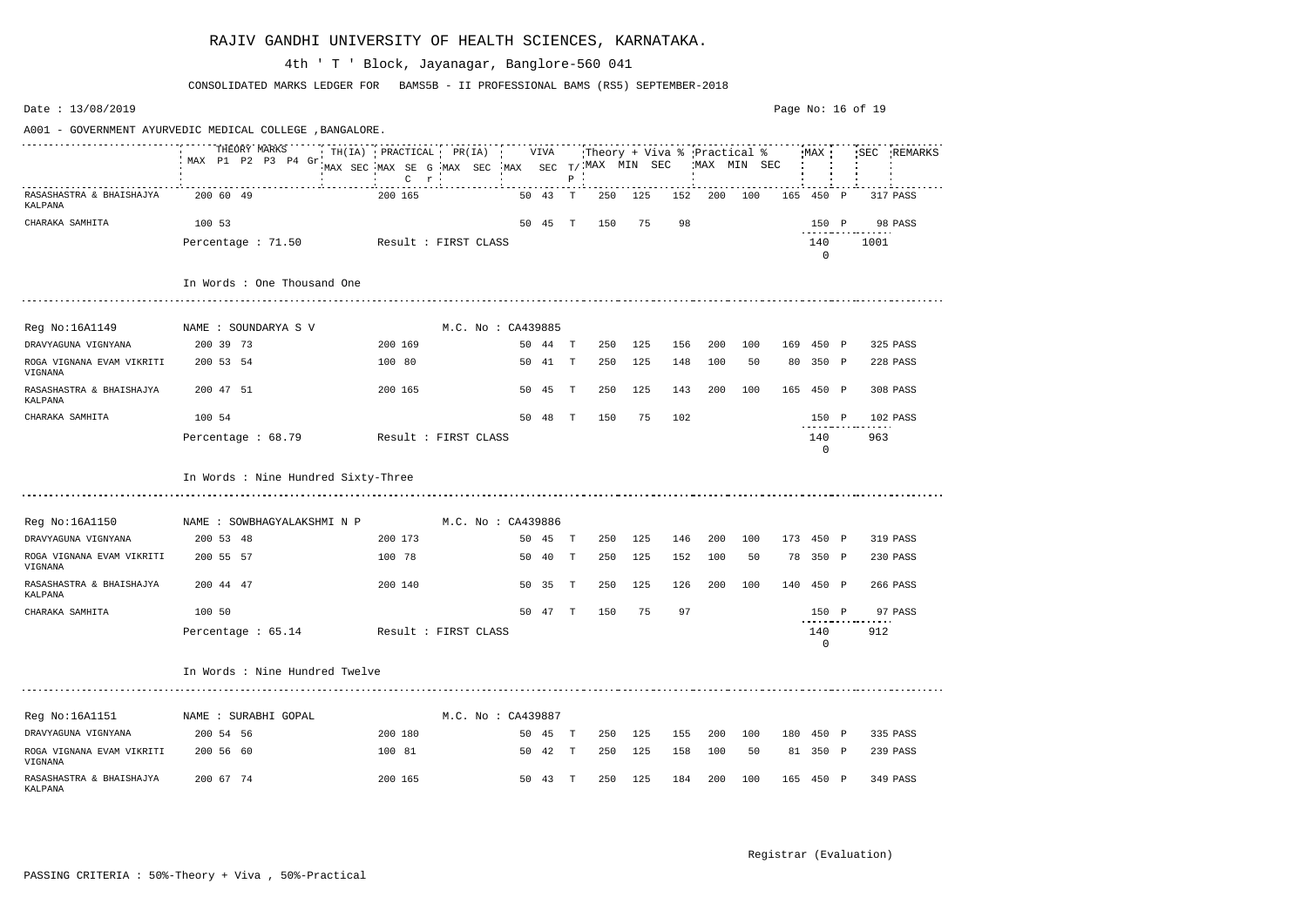| Date: 13/08/2019                     |                                                          |                                                                |                    |         |              |                                                            |     |     |     |             |     |                            | Page No: 17 of 19 |             |
|--------------------------------------|----------------------------------------------------------|----------------------------------------------------------------|--------------------|---------|--------------|------------------------------------------------------------|-----|-----|-----|-------------|-----|----------------------------|-------------------|-------------|
|                                      | A001 - GOVERNMENT AYURVEDIC MEDICAL COLLEGE , BANGALORE. |                                                                |                    |         |              |                                                            |     |     |     |             |     |                            |                   |             |
|                                      | THEORY MARKS<br>MAX P1 P2 P3 P4 Gr                       | TH(IA) PRACTICAL PR(IA)<br>MAX SEC MAX SE G MAX SEC<br>$C$ $r$ |                    | VIVA    | $P$ $\cdot$  | :Theory + Viva % Practical %<br>$MAX$ SEC $T/$ MAX MIN SEC |     |     |     | MAX MIN SEC |     | MAX                        |                   | SEC REMARKS |
| CHARAKA SAMHITA                      | 100 55                                                   |                                                                |                    | 50 47 T |              | 150                                                        | 75  | 102 |     |             |     | 150 P<br>- - - - - - - - · |                   | 102 PASS    |
|                                      | Percentage : 73.21                                       | Result : FIRST CLASS                                           |                    |         |              |                                                            |     |     |     |             |     | 140<br>$\mathbf{0}$        | 1025              |             |
|                                      | In Words : One Thousand Twenty-Five                      |                                                                |                    |         |              |                                                            |     |     |     |             |     |                            |                   |             |
| Reg No:16A1152                       | NAME : SUVARNA                                           |                                                                | M.C. No : CA439888 |         |              |                                                            |     |     |     |             |     |                            |                   |             |
| DRAVYAGUNA VIGNYANA                  | 200 51 47                                                | 200 180                                                        |                    | 50 43   | $\mathbf{T}$ | 250                                                        | 125 | 141 | 200 | 100         |     | 180 450 P                  |                   | 321 PASS    |
| ROGA VIGNANA EVAM VIKRITI<br>VIGNANA | 200 58 56                                                | 100 82                                                         |                    | 50 43   | T            | 250                                                        | 125 | 157 | 100 | 50          |     | 82 350 P                   |                   | 239 PASS    |
| RASASHASTRA & BHAISHAJYA<br>KALPANA  | 200 62 68                                                | 200 160                                                        |                    | 50 42   | T            | 250                                                        | 125 | 172 | 200 | 100         | 160 | 450 P                      |                   | 332 PASS    |
| CHARAKA SAMHITA                      | 100 55                                                   |                                                                |                    | 50 44   | T            | 150                                                        | 75  | 99  |     |             |     | 150 P                      |                   | 99 PASS     |
|                                      | Percentage : 70.79                                       | Result : FIRST CLASS                                           |                    |         |              |                                                            |     |     |     |             |     | 140<br>$\mathbf 0$         | 991               |             |
|                                      | In Words : Nine Hundred Ninety-One                       |                                                                |                    |         |              |                                                            |     |     |     |             |     |                            |                   |             |
| Reg No:16A1153                       | NAME : TANUSRI J                                         |                                                                | M.C. No: CA439889  |         |              |                                                            |     |     |     |             |     |                            |                   |             |
| DRAVYAGUNA VIGNYANA                  | 200 57 48                                                | 200 177                                                        |                    | 50 41 T |              | 250                                                        | 125 | 146 | 200 | 100         |     | 177 450 P                  |                   | 323 PASS    |
| ROGA VIGNANA EVAM VIKRITI<br>VIGNANA | 200 51 58                                                | 100 80                                                         |                    | 50 40   | T            | 250                                                        | 125 | 149 | 100 | 50          |     | 80 350 P                   |                   | 229 PASS    |
| RASASHASTRA & BHAISHAJYA<br>KALPANA  | 200 67 71                                                | 200 170                                                        |                    | 50 44   | $\mathbb T$  | 250                                                        | 125 | 182 | 200 | 100         |     | 170 450 P                  |                   | 352 PASS    |
| CHARAKA SAMHITA                      | 100 58                                                   |                                                                | 50                 | 42      | Т            | 150                                                        | 75  | 100 |     |             |     | 150 P                      |                   | 100 PASS    |
|                                      | Percentage : 71.71                                       | Result : FIRST CLASS                                           |                    |         |              |                                                            |     |     |     |             |     | 140<br>0                   | 1004              |             |
|                                      | In Words : One Thousand Four                             |                                                                |                    |         |              |                                                            |     |     |     |             |     |                            |                   |             |
| Reg No:16A1154 NAME : UMME SALMA     |                                                          |                                                                | M.C. No: CA439890  |         |              |                                                            |     |     |     |             |     |                            |                   |             |
| DRAVYAGUNA VIGNYANA                  | 200 67 48                                                | 200 179                                                        |                    | 50 43 T |              | 250                                                        | 125 | 158 | 200 | 100         |     | 179 450 P                  |                   | 337 PASS    |
| ROGA VIGNANA EVAM VIKRITI<br>VIGNANA | 200 58 59                                                | 100 67                                                         |                    | 50 40 T |              | 250                                                        | 125 | 157 | 100 | 50          |     | 67 350 P                   |                   | 224 PASS    |

CONSOLIDATED MARKS LEDGER FOR BAMS5B - II PROFESSIONAL BAMS (RS5) SEPTEMBER-2018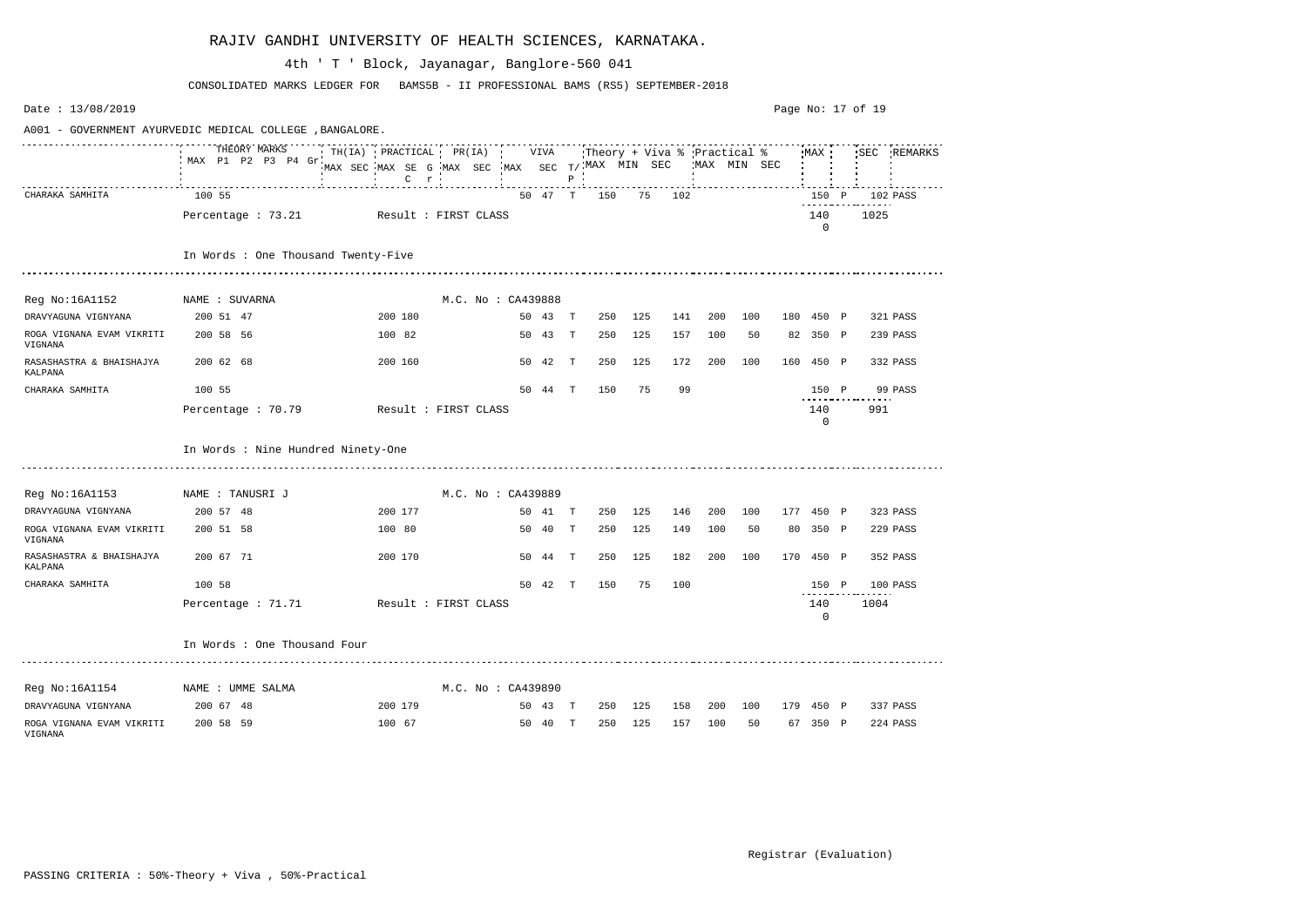| Date: $13/08/2019$                   |                                                         |                                                                        |                    |    |         |              |                                                           |     |     |             |     |     | Page No: $18$ of $19$ |             |
|--------------------------------------|---------------------------------------------------------|------------------------------------------------------------------------|--------------------|----|---------|--------------|-----------------------------------------------------------|-----|-----|-------------|-----|-----|-----------------------|-------------|
|                                      | A001 - GOVERNMENT AYURVEDIC MEDICAL COLLEGE ,BANGALORE. |                                                                        |                    |    |         |              |                                                           |     |     |             |     |     |                       |             |
|                                      | THEORY MARKS<br>MAX P1 P2 P3 P4 Gr                      | $\cdot$ TH(IA) PRACTICAL PR(IA)<br>MAX SEC MAX SE G MAX SEC<br>$C$ $r$ |                    |    | VIVA    | Ρ            | Theory + Viva % 'Practical %'<br>MAX SEC $T/$ MAX MIN SEC |     |     | MAX MIN SEC |     |     | MAX                   | SEC REMARKS |
| RASASHASTRA & BHAISHAJYA<br>KALPANA  | 200 72 71                                               | 200 160                                                                |                    |    | 50 40   | T            | 250                                                       | 125 | 183 | 200         | 100 | 160 | 450 P                 | 343 PASS    |
| CHARAKA SAMHITA                      | 100 62                                                  |                                                                        |                    |    | 50 44 T |              | 150                                                       | 75  | 106 |             |     |     | 150 P                 | 106 PASS    |
|                                      | Percentage: 72.14                                       | Result : FIRST CLASS                                                   |                    |    |         |              |                                                           |     |     |             |     |     | 140<br>$\mathbf{0}$   | 1010        |
|                                      | In Words : One Thousand Ten                             |                                                                        |                    |    |         |              |                                                           |     |     |             |     |     |                       |             |
| Reg No:16A1155                       | NAME : VAISHNAVI SRIVATSA A N                           |                                                                        | M.C. No : CA439891 |    |         |              |                                                           |     |     |             |     |     |                       |             |
| DRAVYAGUNA VIGNYANA                  | 200 59 53                                               | 200 180                                                                |                    |    | 50 45   | T            | 250                                                       | 125 | 157 | 200         | 100 |     | 180 450 P             | 337 PASS    |
| ROGA VIGNANA EVAM VIKRITI<br>VIGNANA | 200 51 58                                               | 100 85                                                                 |                    |    | 50 44   | $\mathbf{T}$ | 250                                                       | 125 | 153 | 100         | 50  |     | 85 350 P              | 238 PASS    |
| RASASHASTRA & BHAISHAJYA<br>KALPANA  | 200 67 61                                               | 200 170                                                                |                    |    | 50 41   | T            | 250                                                       | 125 | 169 | 200         | 100 |     | 170 450 P             | 339 PASS    |
| CHARAKA SAMHITA                      | 100 59                                                  |                                                                        |                    |    | 50 47 T |              | 150                                                       | 75  | 106 |             |     |     | 150 P                 | 106 PASS    |
|                                      | Percentage : 72.86                                      | Result : FIRST CLASS                                                   |                    |    |         |              |                                                           |     |     |             |     |     | 140<br>0              | 1020        |
|                                      | In Words : One Thousand Twenty                          |                                                                        |                    |    |         |              |                                                           |     |     |             |     |     |                       |             |
| Reg No:16A1157                       | NAME : VIDYASHREE MORIGERI                              |                                                                        | M.C. No : CA439892 |    |         |              |                                                           |     |     |             |     |     |                       |             |
| DRAVYAGUNA VIGNYANA                  | 200 59 46                                               | 200 177                                                                |                    |    | 50 41   | T            | 250                                                       | 125 | 146 | 200         | 100 |     | 177 450 P             | 323 PASS    |
| ROGA VIGNANA EVAM VIKRITI<br>VIGNANA | 200 47 55                                               | 100 76                                                                 |                    | 50 | 40      | $\mathbb{T}$ | 250                                                       | 125 | 142 | 100         | 50  | 76  | 350 P                 | 218 PASS    |
| RASASHASTRA & BHAISHAJYA<br>KALPANA  | 200 72 56                                               | 200 160                                                                |                    |    | 50 41   | Т            | 250                                                       | 125 | 169 | 200         | 100 |     | 160 450 P             | 329 PASS    |
| CHARAKA SAMHITA                      | 100 64                                                  |                                                                        |                    | 50 | 46      | T            | 150                                                       | 75  | 110 |             |     |     | 150 P                 | 110 PASS    |
|                                      | Percentage: 70.00                                       | Result : FIRST CLASS                                                   |                    |    |         |              |                                                           |     |     |             |     |     | 140<br>0              | 980         |
|                                      | In Words : Nine Hundred Eighty                          |                                                                        |                    |    |         |              |                                                           |     |     |             |     |     |                       |             |
| Reg No:16A1158                       | NAME : VILASMATI PATIL                                  |                                                                        | M.C. No: CA439893  |    |         |              |                                                           |     |     |             |     |     |                       |             |
| DRAVYAGUNA VIGNYANA                  | 200 64 52                                               | 200 177                                                                |                    |    | 50 41 T |              | 250                                                       | 125 | 157 | 200         | 100 |     | 177 450 P             | 334 PASS    |
| ROGA VIGNANA EVAM VIKRITI<br>VIGNANA | 200 49 56                                               | 100 80                                                                 |                    |    | 50 40 T |              | 250                                                       | 125 | 145 | 100         | 50  |     | 80 350 P              | 225 PASS    |
| RASASHASTRA & BHAISHAJYA<br>KALPANA  | 200 53 44                                               | 200 155                                                                |                    |    | 50 38   | $\mathbb{T}$ | 250                                                       | 125 | 135 | 200         | 100 |     | 155 450 P             | 290 PASS    |

CONSOLIDATED MARKS LEDGER FOR BAMS5B - II PROFESSIONAL BAMS (RS5) SEPTEMBER-2018